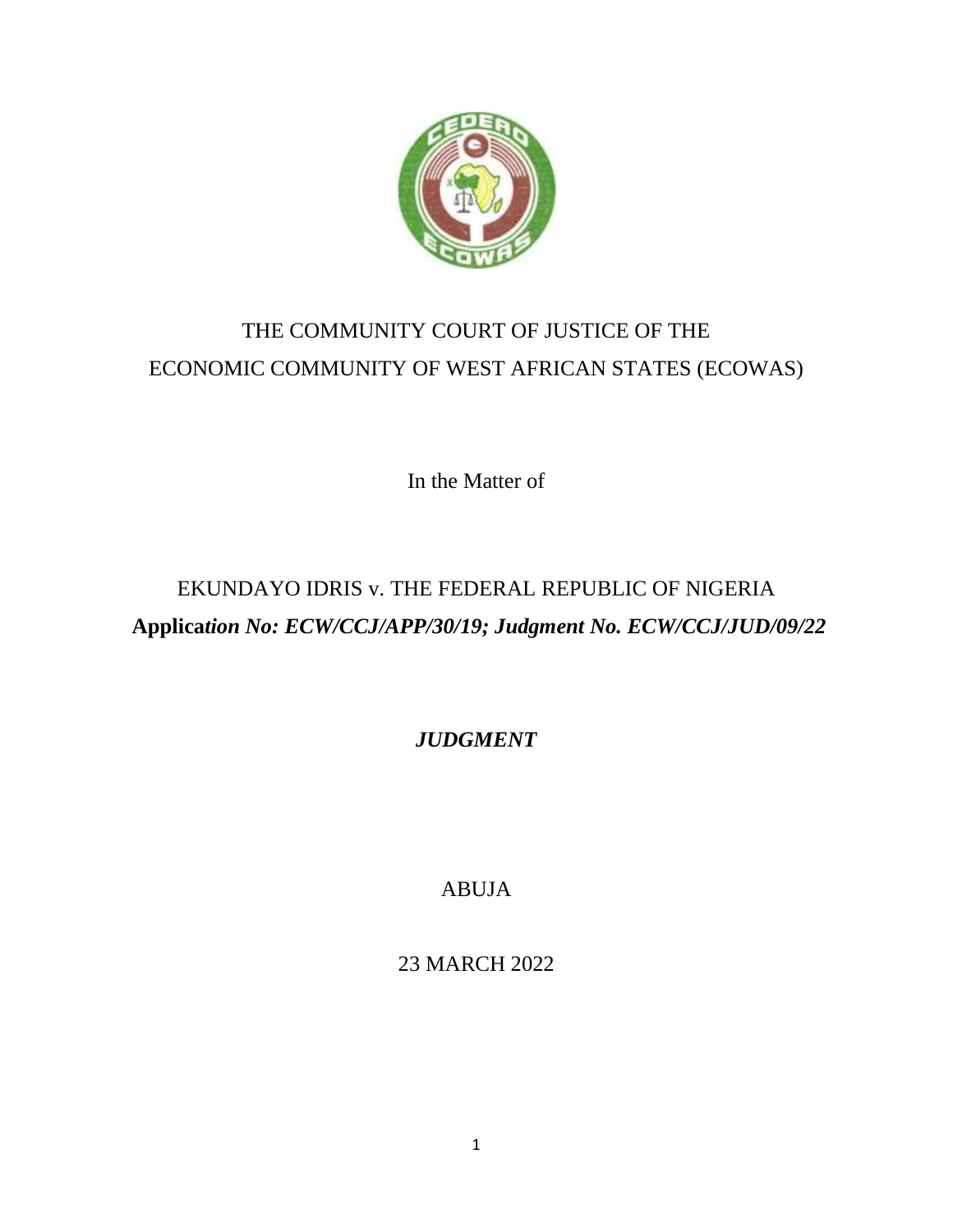# THE COMMUNITY COURT OF JUSTICE OF THE ECONOMIC COMMUNITY OF WEST AFRICAN STATES (ECOWAS)

## EKUNDAYO IDRIS APPLICANT

v.

FEDERAL REPUBLIC OF NIGERIA RESPONDENT

### COMPOSITION OF THE COURT:

Hon. Justice Edward Amoako **ASANTE** - Presiding/ Judge Rapporteur Hon. Justice Dupe **ATOKI** - Member Hon. Justice Januaria M. Tavares **COSTA** - Member

### ASSISTED BY:

## *REPRESENTATION OF PARTIES*:

Nihinlola **ALUKO-OLOKUN** (Mrs.) Oludayo **FAGBEMI**, Esq. Counsel for Applicant

Anne C. **AKWIWU** (Mrs.) Simon **ENOCK**, Esq. Counsel for Respondent

- 
- 

Dr. Athanase ATONNON - Deputy Chief Registrar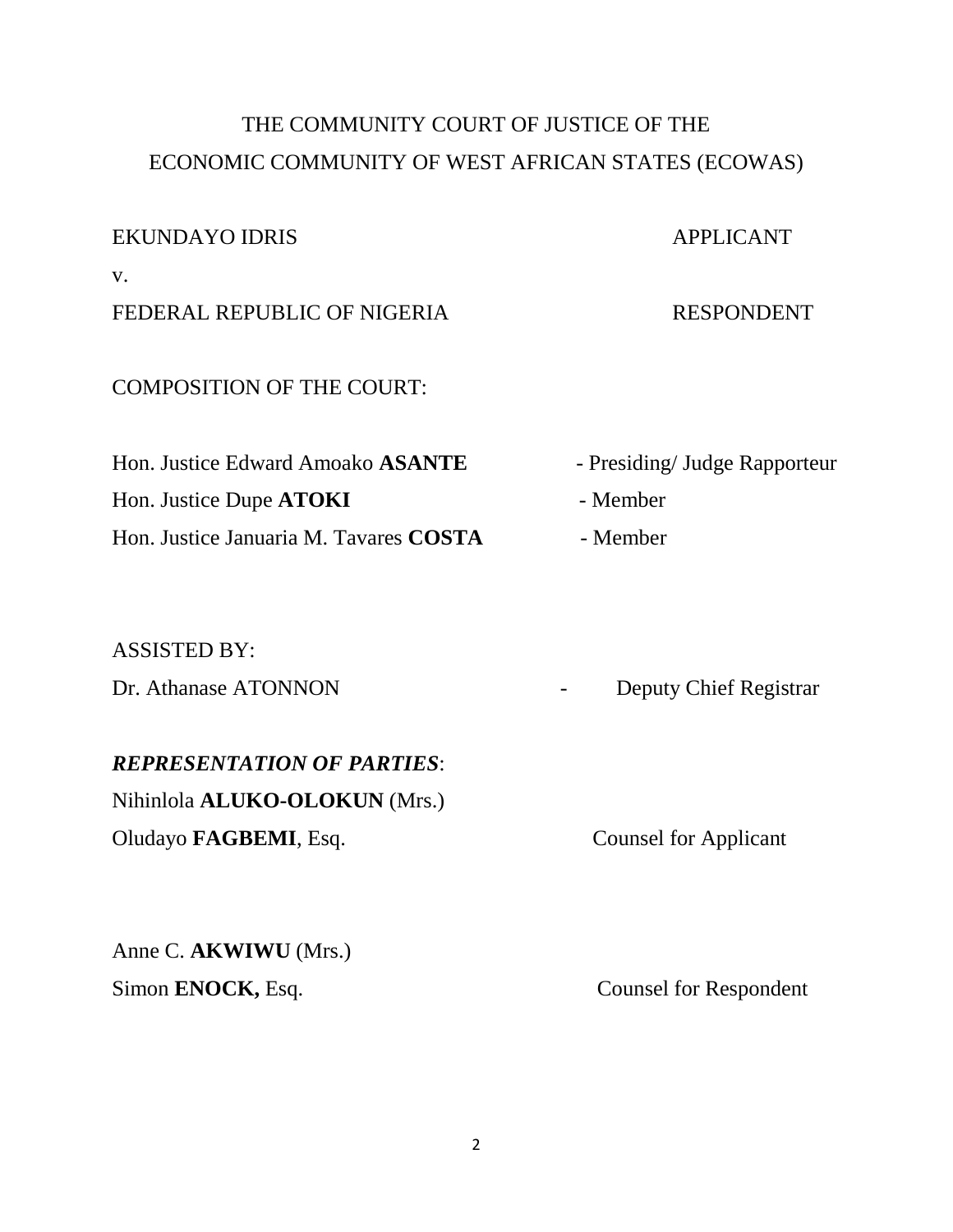### *I. JUDGMENT:*

1. This is the judgment of the Court read virtually in open court pursuant to Article 8(1) of the Practice Directions on Electronic Case Management and Virtual Court Sessions, 2020.

#### *II. DESCRIPTION OF THE PARTIES:*

- 2. The Applicant is Miss Ekundayo Idris, female Community citizen of the Federal Republic of Nigeria.
- 3. The Respondent is the Federal Republic of Nigeria and a Member State of the Economic Community of West African States (ECOWAS). It is a party to the Revised Treaty of ECOWAS, the Protocol creating the ECOWAS Court and the Supplementary Protocol thereof, which confer jurisdiction on this Court to hear and determine cases of human rights violations brought before it by individuals.

## *III. INTRODUCTION*

## *Subject matter of proceedings*

4. The Applicant alleged that, at the age of seventeen years, she was violently raped by one Peter Okoro in Lagos State Nigeria. She claimed that a Medical examination confirmed that she was indeed raped and a report was subsequently made to the Nigeria Police in Lagos State. After police investigations, the suspected rape perpetrator was charged with the offences of rape and unlawful assault and arraigned before the Lagos State Magistrate Court, Ajah Division. The Applicant stated that though she has orally testified in the case, at the time of filing this suit, other witnesses of the prosecution have not been called and the Accused has since not open his defence for close to seven years .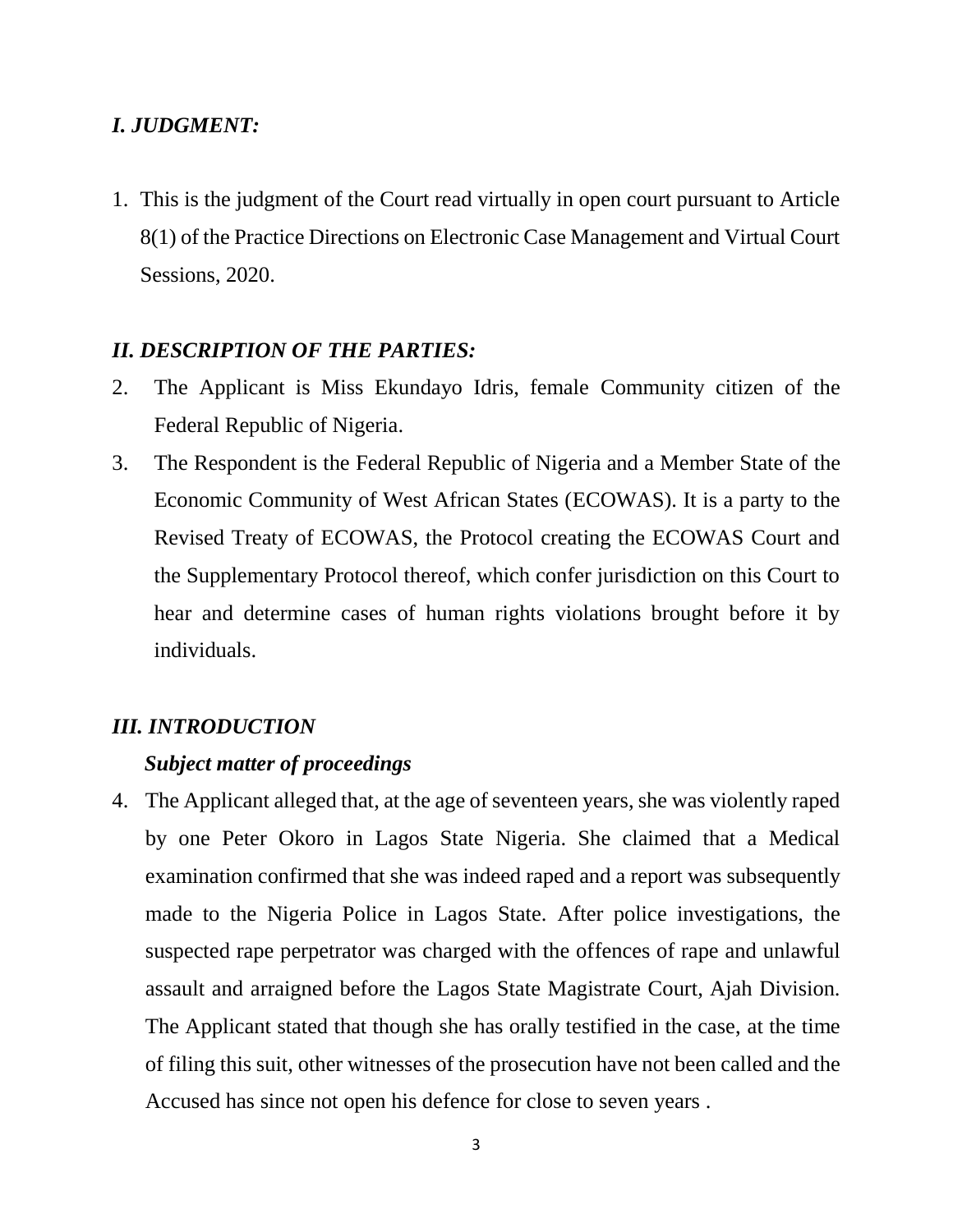5. The Applicant contends that by virtue of the failure to conduct a speedy and effective trial against the perpetrator of the sexual violence she suffered, the Respondent is legally responsible for violation of her right to dignity, to a fair hearing, to remedy, freedom from cruel, inhuman or degrading treatment, freedom from discrimination as guaranteed under the relevant human right instruments, particularly the African Charter on Human and Peoples' Rights (African Charter).

#### *IV. PROCEDURE BEFORE THE COURT*

- 6. The Initiating Application dated and filed on 26 June 2019, was served on the Respondent on 10 July 2019.
- 7. Together with the Initiating Application, the Applicant filed a Motion Exparte praying the Court to withhold the identity of the Applicant from the public.
- 8. On the 26 September 2019, the Applicant filed a Motion on Notice for Default Judgment and was served on the Respondent on the 8 October 2019.
- 9. On 8<sup>th</sup> October 2019, the Applicant filed a Counter Affidavit to the Respondents' Notice of Preliminary Objection and was served on the same day on the Respondent,
- 10. On the 4 December 2019, a Motion on Notice seeking for leave to intervene as an amicus curiae was filed by an NGO, The Initiative for Strategic Litigation in Africa (ISLA) and served on the 17 December 2019.
- 11. On the 23 April 2021, Amicus Curiae's Brief was filed and served on the same day.
- 12. In a virtual court session held on the 23 September 2021, all parties were represented by Counsel in Court including prospective Amicus Curiae (ISLA). Respondent's Counsel's application to regularize its Defence was granted.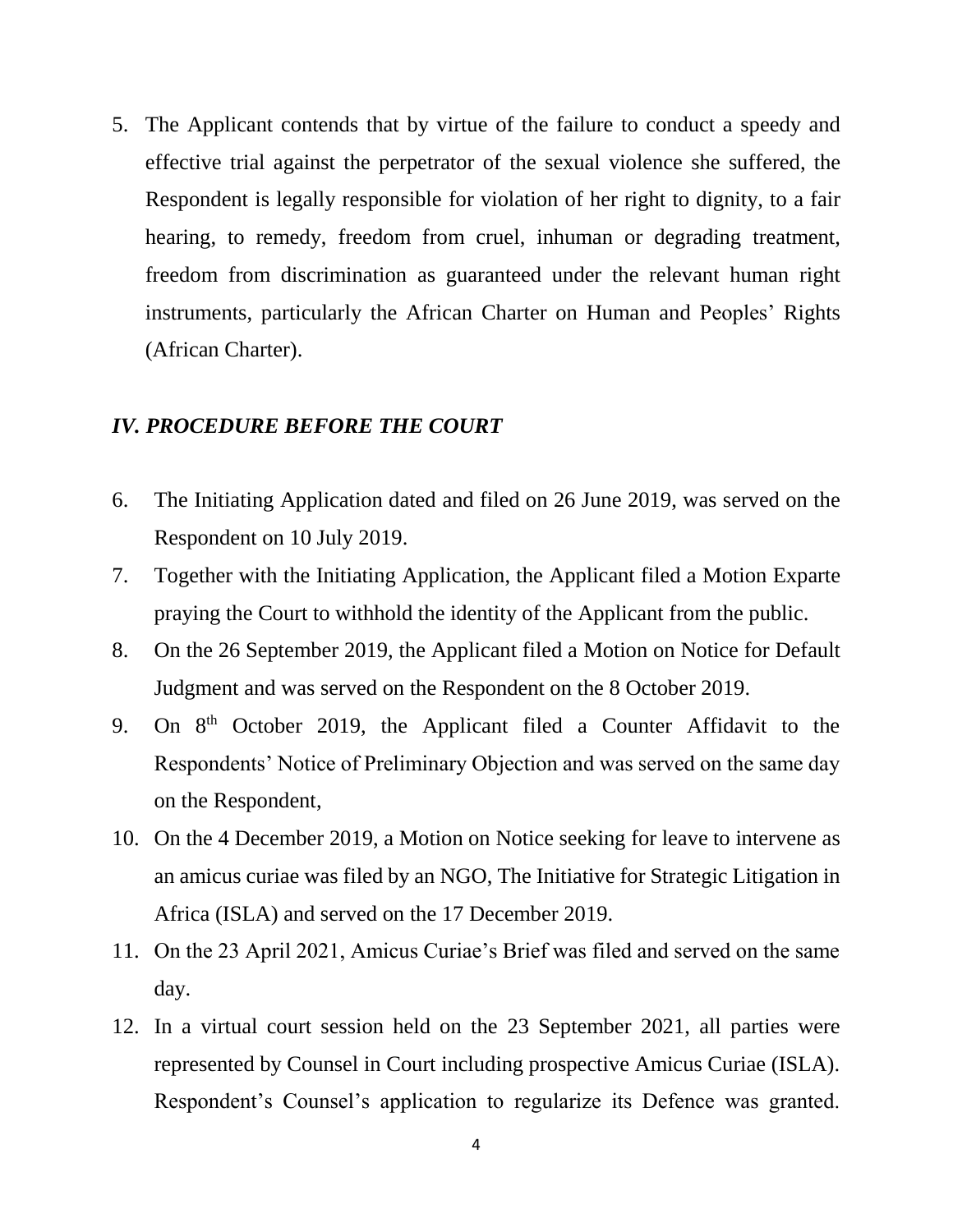Amicus Curiae moved his Application. Applicant had no objection to the application of the Amicus Curiae. Respondent opposed the Application of the Amicus to intervene. In the Court's ruling, the Application for Amicus was rejected.

13. The Applicant's application to conceal her identity granted by the Court. The Case was heard on the merit wherein the Applicant and the Respondent adopted their pleadings and made oral submissions before the case was adjourned for Judgment.

### *V. APPLICANT'S CASE:*

#### *a. Summary of facts*

- 14. The Applicant claims that she was violently raped by one Peter Okoro on 20<sup>th</sup> August 2011 at Olokonla Area of Lagos State, Nigeria at the age of 17 years. According to her, on that day, she had gone to see Okoro to collect some money for her elder sister. While discussing with him at a road side, Peter Okoro and eight other accomplices dragged her forcefully to a wooden building where she was forcefully and violently raped by Okoro, after tearing her entire clothes. She stated that after the rape, he warned her not to tell anyone else he would send kidnappers to kidnap her.
- 15. The Applicant added that after the rape, she was in severe pain and was taken to the Lagos State General Hospital, Ibeju Lekki where she was admitted for four days while undergoing treatment. The Medical Report by the hospital showed that her vaginal canal was free and open, her hymen broken into and disappeared, and there was mild bleeding.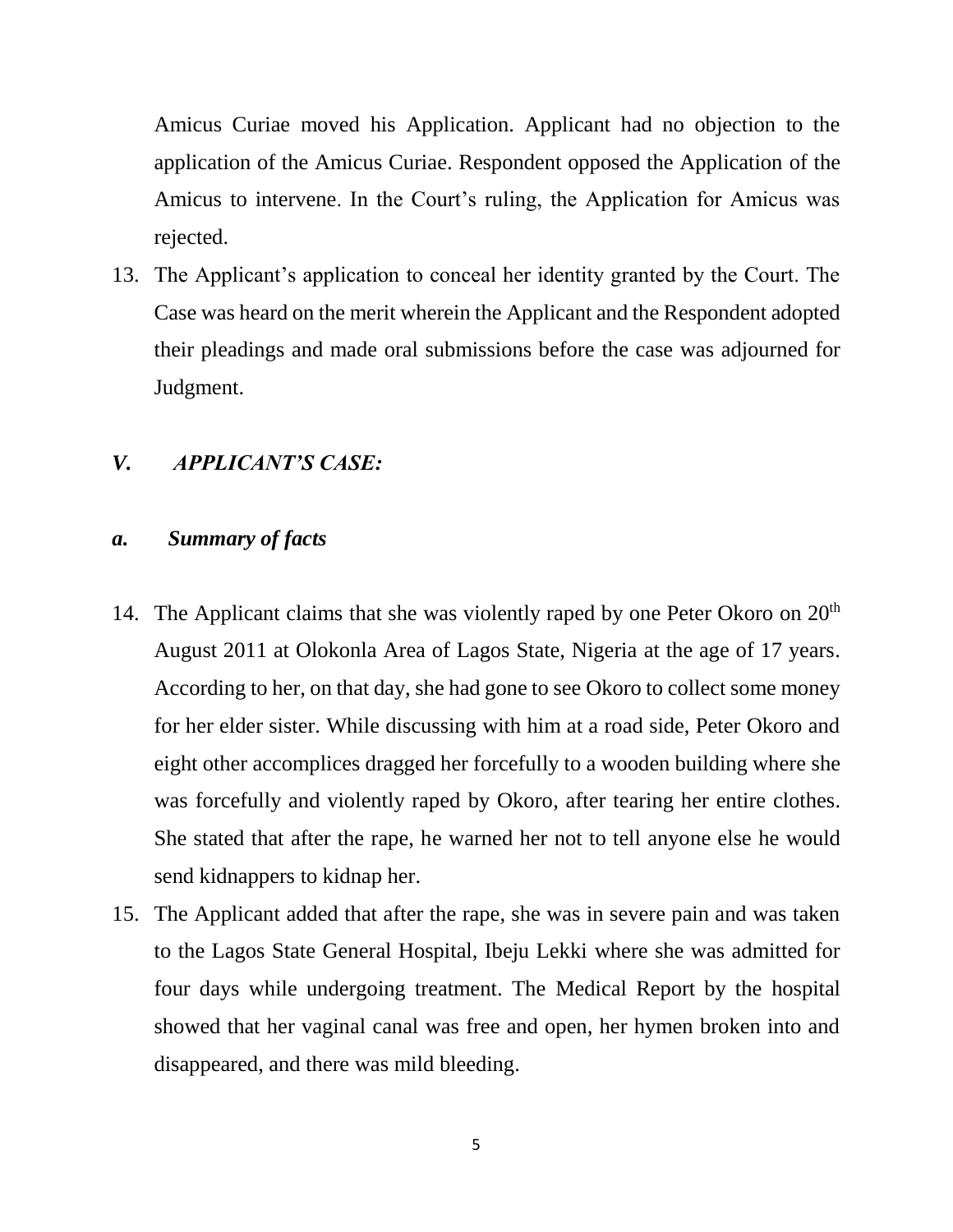- 16. It is the case of the Applicant that she eventually reported the rape at the Ajiwe Police Station in Ajah, Lagos State, Nigeria. After police investigations, the suspected rape perpetrator was charged with the offences of rape and unlawful assault and arraigned before the Lagos State Magistrate Court, Ajah Division on 8 September, 2011 where he pleaded "not guilty" to the charges on the same day.
- 17. The Applicant states that she finished her oral testimony in the case by 29 March 2012. However, the trial has suffered various adjournments till date. The Accused person was last present at the Court on  $7<sup>th</sup>$  January 2013 and has not been produced in court even though he is in prison custody.
- 18. The Applicant states that the Prosecution has not called the other witnesses to enable the Accused open his defence, and the trial is stalled, leaving the Applicant without a remedy, more than seven years after she suffered the rape.
- 19. The Applicant further claims that the case was filed before a Court lacking jurisdiction in respect of the offence of rape. The case was filed before a Magistrate Court rather than a High Court which has the exclusive jurisdiction to try the offence of rape.

#### *b. Pleas in law*

- 20. The Applicant relies on the following laws:
	- i. Articles 1, 2, 5, and 7 of the African Charter on Human and Peoples' Rights (African Charter);
	- ii. Articles 2 (1), 3, 4 and 25 of the Protocol to the African Charter on Human and Peoples' on the Rights of Women in Africa (Maputo Protocol);
	- iii. Articles 2(1), 2(3), 7 and 14 of the International Covenant on Economic, Social and Cultural Rights; and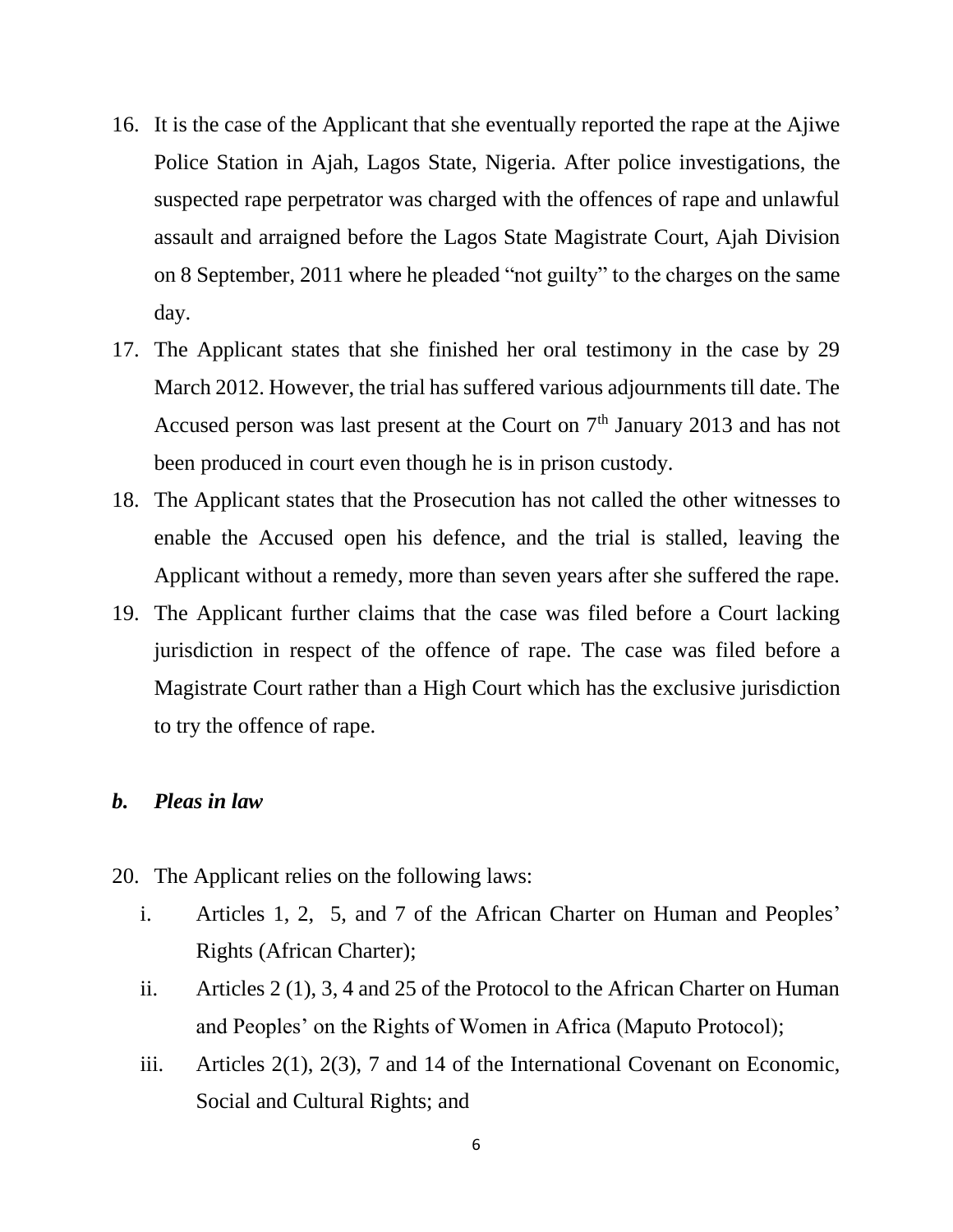- iv. Articles 1(1) and 27 of the African Charter on the Rights and Welfare of the Child.
- v. Articles 1 and 2 of the Convention on the Elimination of all forms of Discrimination Against Women;
- vi. Articles 2 (1), 2 (3), 7 and 14 of the International Convention on Civil and Political Rights; and
- vii. Articles 1(1) and 27 of the African Charter on the Rights and Welfare of the Child.

## *c. Reliefs Sought*

- 21. The Applicant seeks the following reliefs from the Court:
- *i. A DECLARATION that the Federal Republic of Nigeria has violated the right of Ekundayo Idris to a fair hearing pursuant to article 7(1)(a) of the African Charter on Human and Peoples' Rights, article 25 of the Maputo Protocol, and article 14 (1) of the International Covenant on Civil and Political Rights*
- *ii. A DECLARATION that the Federal Republic of Nigeria has violated the right of Ekundayo Idris to a remedy pursuant to articles 1 and 7(1)(a) of the African Charter on Human and Peoples' Rights, article 2(3) of the International Covenant on Civil and Political Rights, and article 25 of the Maputo Protocol.*
- *iii. A DECLARATION that the Federal Republic of Nigeria is responsible for a violation of the right of Ekundayo Idris to freedom from discrimination*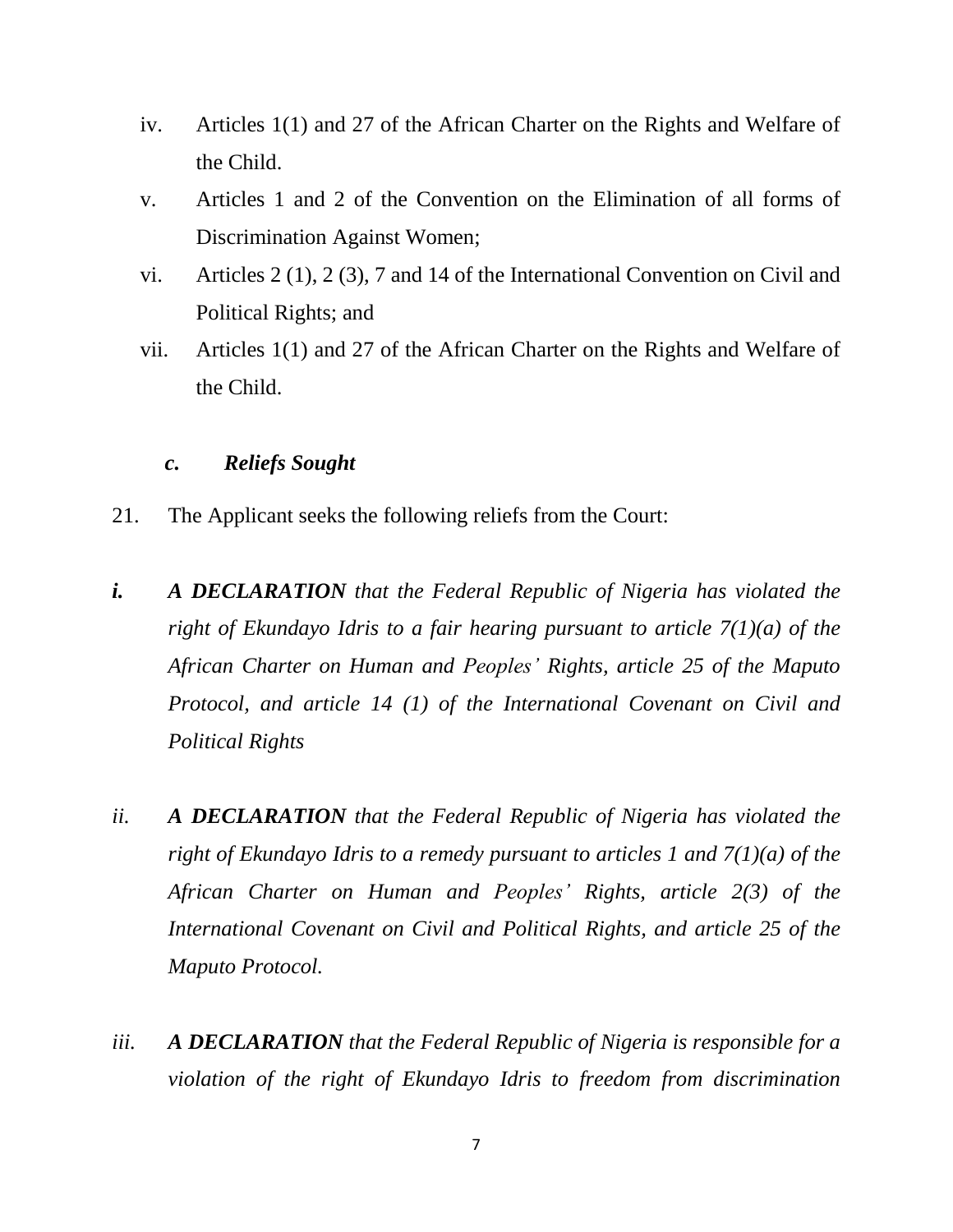*pursuant to article 2 of the African Charter on Human and Peoples' Rights, articles 2, 3(4) and 4(2) of the Maputo Protocol, article 2(1) of the International Covenant on Civil and Political Rights and articles 1 and 2 of the Convention on the Elimination of all Forms of Discrimination against Women.*

- *iv. A DECLARATION that the Federal Republic of Nigeria is responsible for violation of her rights to dignity, and to freedom from cruel, inhuman or degrading treatment pursuant to article 5 of the African Charter on Human and Peoples Rights, article 3 of the Maputo Protocol and article 7 of the International Covenant on Civil and Political Rights.*
- *v. AN ORDER OF DAMAGES in the sum of Twenty-five Million Naira to compensate Ekundayo Idris for the physical and psychological pain, emotional distress and post- traumatic stress.*
- *vi. AN ORDER directing the Federal Republic of Nigeria to carry out an effective prosecution and punishment of the perpetrator of the sexual abuse suffered by Ekundayo Idris.*
- *vii. ANY SUCH FURTHER ORDER or orders as the Court deems fit in the circumstances.*

#### *VI. RESPONDENTS' CASE*

*a. Summary of facts*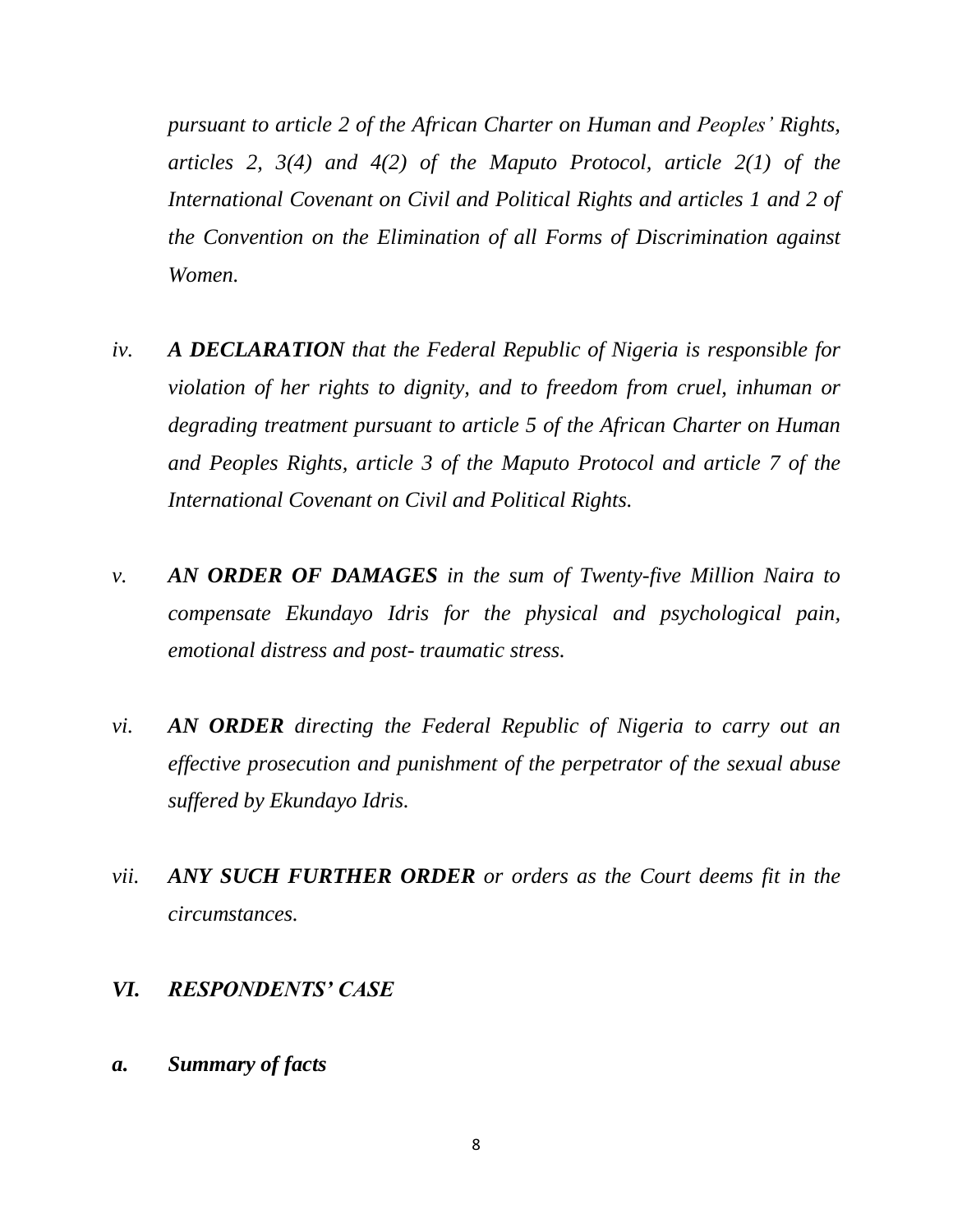- 22. In its defence, the Respondent states that none of the officials or personnel/ staff of any of its institutions or agencies had prior knowledge of the incident of rape of the Applicant until when she was brought to and immediately admitted and treated at Lagos State General Hospital, Ijebu, Lekki, Lagos
- 23. The Respondent admitted the averment of the Applicant to the extent that she was admitted in the Lagos State General Hospital first and subsequently reported a case of allegation of rape against her by one Peter Okoro at a police station in Lagos and upon investigations, the suspect was arrested and arraigned before a court of law.
- 24. The Respondent contends that the Police promptly charged the accused with the offence of rape and arraigned him before a trial magistrate court of the Lagos State where the case is still pending.
- 25. The Respondent further states that once a case is filed before its courts, the discretion of the court in the conduct of its proceedings is not usually disturbed by any other institution/organ of the Respondent until at the conclusion of the case whereby an aggrieved or dissatisfied party may exercise his/her right to appeal.
- 26. Again, cases before the Respondent's court whether criminal or civil are sometimes affected by either the transfer, retirement, elevation, removal or death of a trial judge of the particular case involved with the attendant consequences of commencing the case afresh.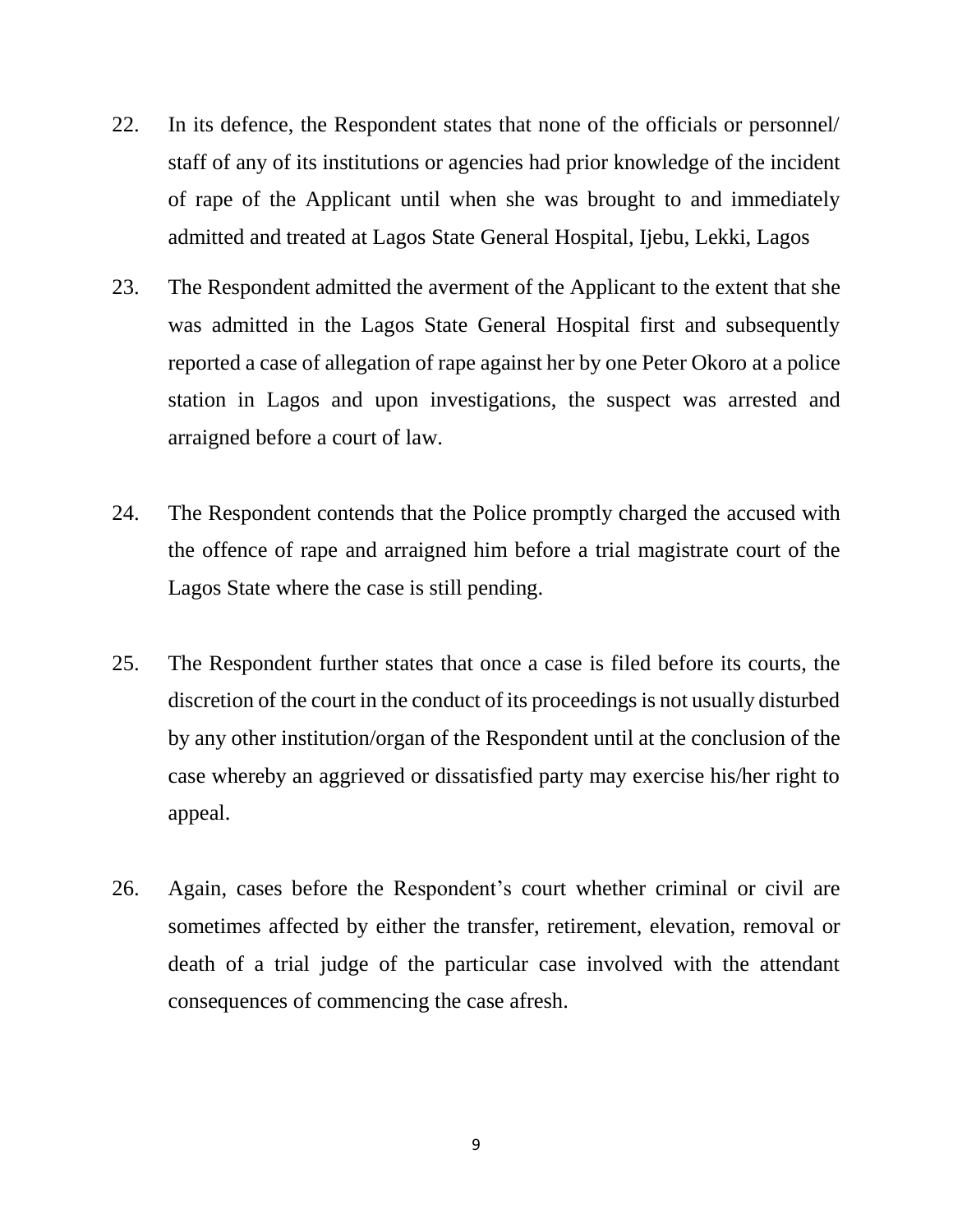- 27. According to the Respondent Peter Okoro is being prosecuted and there was the need to await the outcome of the prosecution at the court aforementioned and upon being found guilty, the court will surely convict and sentence the Accused person in accordance with the law and assuage or propitiate the Applicant.
- 28. It is the case of the Respondent that the State cannot be accused of deliberate violation of the right of the Applicant to fair trial on account of the nonconclusion of the pending case against the alleged perpetrator of the crime.
- 29. The Respondent contends that it has not violated any of the fundamental human rights of the Applicant known to law and it will be in the interest of justice to reject the case as inadmissible, having regard to the pendency of the criminal case against the perpetrator of the crime against the Applicant.

### *b. Pleas in law*

30. The Respondent pleads Section 36 (5) of the 1999 Constitution of the Federal Republic of Nigeria (as amended).

## *c. Reliefs sought by the Respondents*

31. The Respondent urges the Court to dismiss the application in its entirety for lacking in merit and inadmissible.

### *VII. JURISDICTION*

32. The case was filed in compliance with the relevant provisions of the texts on the Court and it is hinged on alleged violation of the Applicant's human rights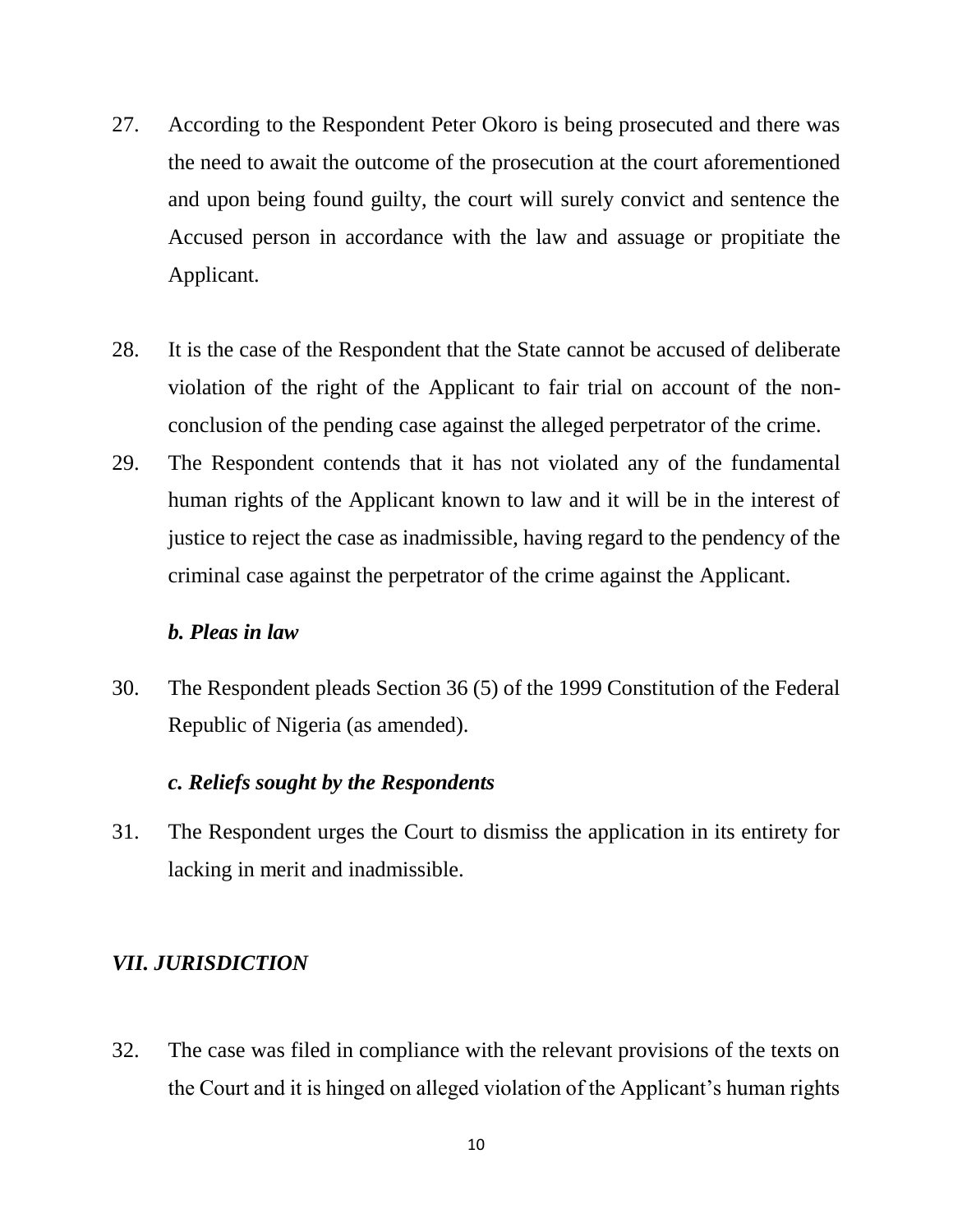by the Respondent guaranteed under the African Charter and other international human rights instruments the Respondent is a signatory. This Court, therefore, under Article 9(4) of the Supplementary Protocol on the Court as amended has jurisdiction to hear and determine this matter.

#### *VIII. ADMISSIBILITY*

33. The Court holds that this matter is admissible under Article 10(d) of the Supplementary Protocol on the Court as amended which provides that "*Access to the court is open to individuals on application for relief for violation of their human rights, the submission of application for which shall; i) Not be anonymous; nor ii) Be made whilst the same matter has been instituted before another international court for adjudication".*

#### *IX. MERITS*

- 34. The present application is instituted by the Applicant to seek redress for alleged violation of the applicant's fundamental human rights on account of a rape she allegedly suffered. The crux of her case is the alleged failure to conduct a speedy and effective trial by the Respondent's court against the perpetrator of the offence she suffered. The summary of pleas in law in her application upon which various reliefs are sought can conveniently be condensed into the following areas that the Court needs to determined:
	- a. violation of right of freedom from cruel, inhuman or degrading treatment;
	- b. violation of right of freedom from discrimination;

11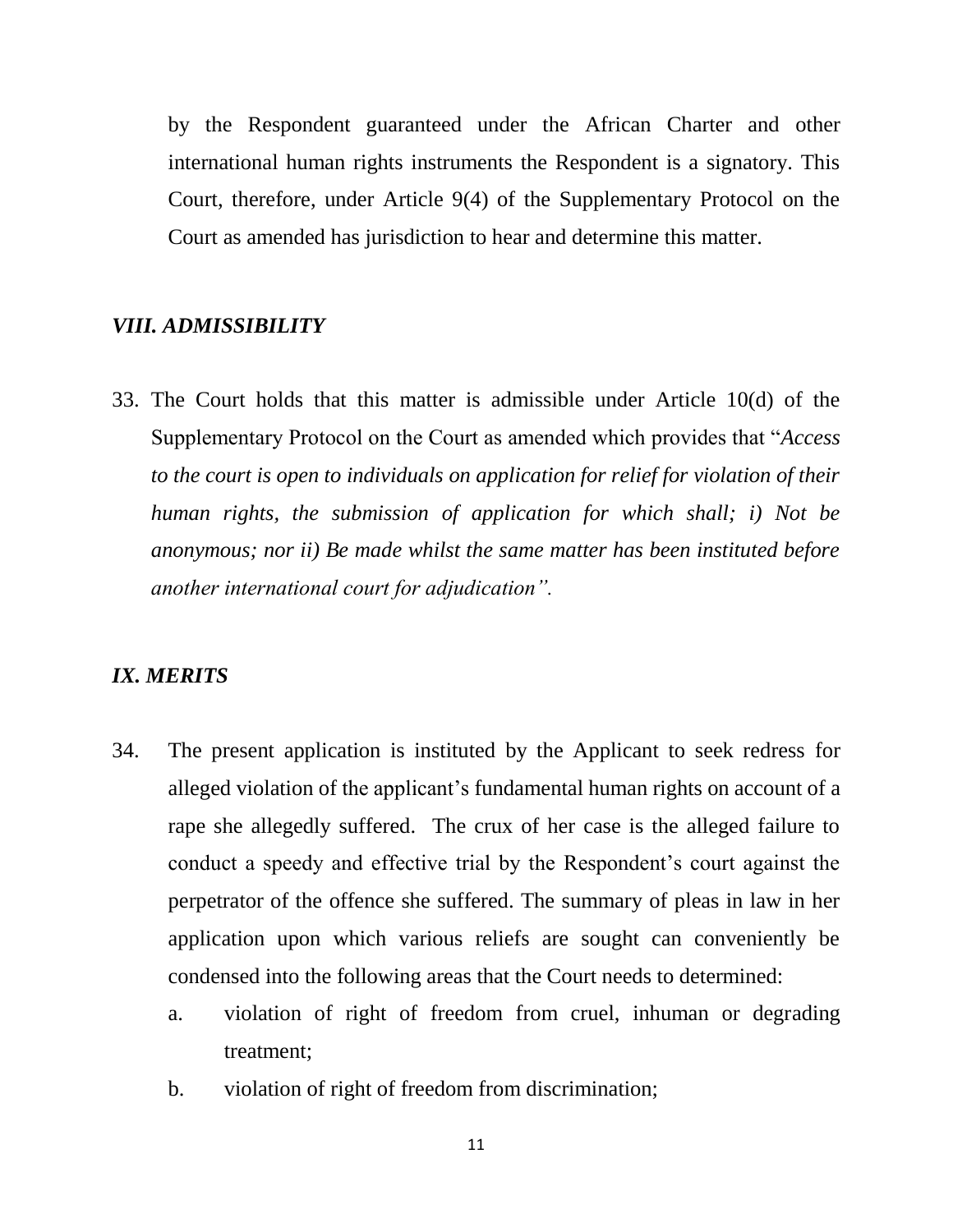- c. violation of right to remedy; and
- d violation of right to fair trial.
- 35. At this stage, the burden is on the Applicant to prove the alleged violation of her rights as enumerated above. This is pursuant to the established principle of the burden of proof as held in the case of *PETROSTAR (NIGERIA) LIMITED v. BLACKBERRY NIGERIA LIMITED & ANOR, (2011) CCJELR 99, para. 33* where the Court held that "*After all, it is a cardinal principle of law that he who alleges must prove*".
- 36. One of the *locus classicus* on the issue of onus of proof in the jurisprudence of this Court is the case of *FEMI FALANA & ANOR v. THE REPUBLIC OF BENIN & 2 ORS (2012) CCJELR 1* in which the Court held that;

*"the onus of proof is on the party who asserts a fact and who will fail if that fact failed to attain the standard of proof that would persuade the Court to believe the statement of the claim."*

37. The Court had the opportunity to further comment on the standard of proof required by this Court in contrast with National Courts in civil cases by holding that:

> *"…there is a slight difference but that the combined effect is higher in standard (before this Court) than preponderance of evidence which is the standard in the National Court in civil cases".*

38. The Court concluded in that case at p. 15 by quoting from International Courts and Tribunals OUP, London, (853) 328, where Cheng, noted thus:

> *"the burden of proof, however closely related to the duty to produce evidence, implies something more. It means that a party having the*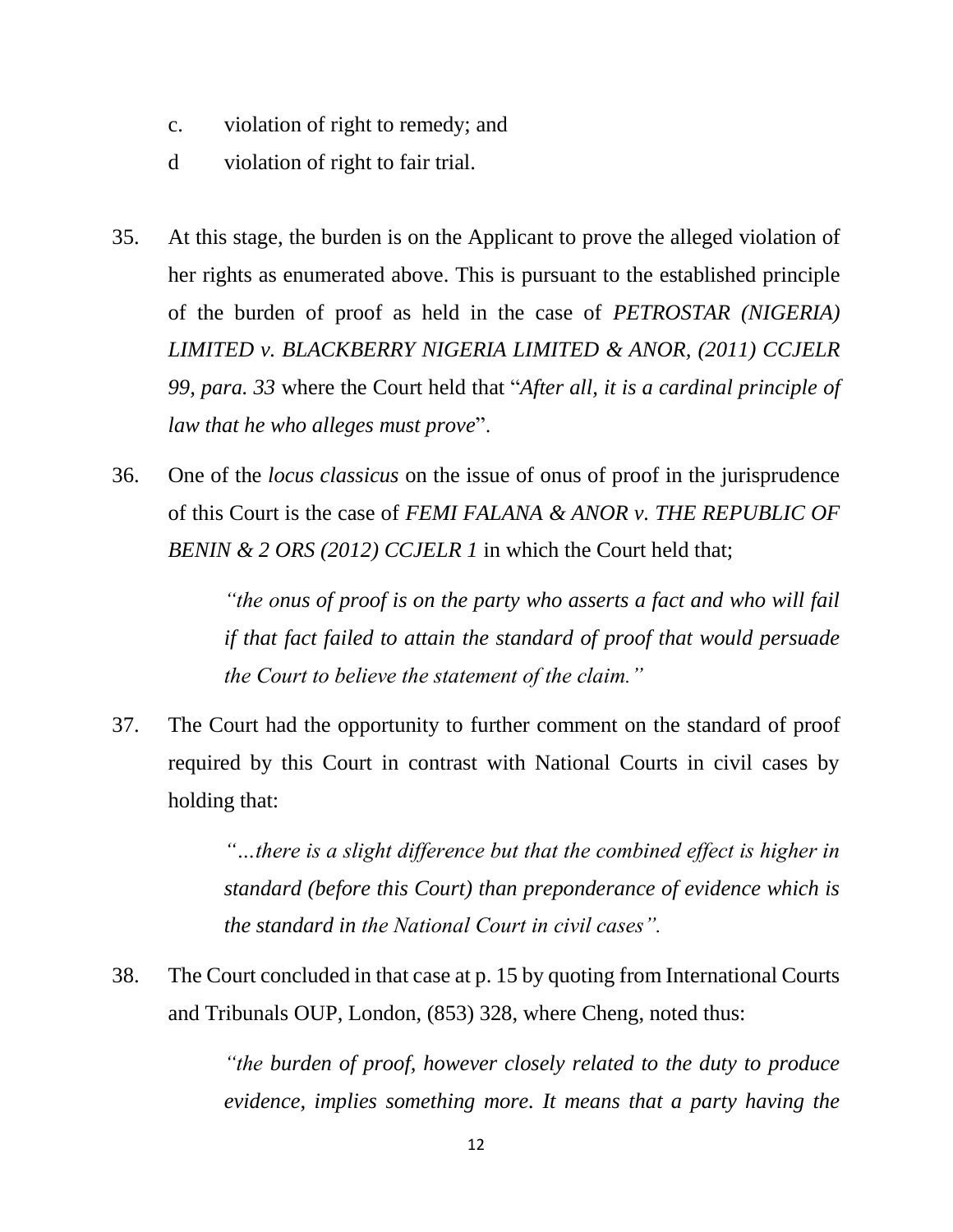*burden of proof must not only bring evidence in support of his allegations, but must also convince the Tribunal of their truth, lest they be disregarded for want, of sufficiency, or proof."*

39. It is in the light of the above espoused principle of proof that the Court will determine the allegations of the Applicant against the Respondent with the view to establishing their veracity.

# *a. On the allegation of violation of right of freedom from cruel, inhuman or degrading treatment under Article 5 of the African Charter.*

- 40. The Applicant in her submission sought a declaration from the Court after advancing her argument under this head to pronounce that the Respondent is responsible for the violation of her rights of freedom from cruel, inhuman or degrading treatment as enshrined under Article 5 of the African Charter.
- 41. The Respondent argued in response that the act of rape occasioning this alleged violation of the Applicant's right was done by one Peter Okoro who was arrested promptly and still remains in detention facing trial at a Lagos State Magistrate court till date.
- 42. The jurisprudence of this Court has clearly established when a State shall be responsible for acts of violation of human rights depending on whether the acts were perpetrated by its agents. The dichotomy between perpetrators of human rights violation as State agents, and the ensuing responsibility of the State as compare to individuals who are non-State actors was succinctly espoused in the case of *AIRCRAFTWOMAN BEAUTY IGBOBIE UZEZI v. THE FEDERAL REPUBLIC OF NIGERIA RULING NO. ECW/CCJ/RUL/01/21* where the Court held that: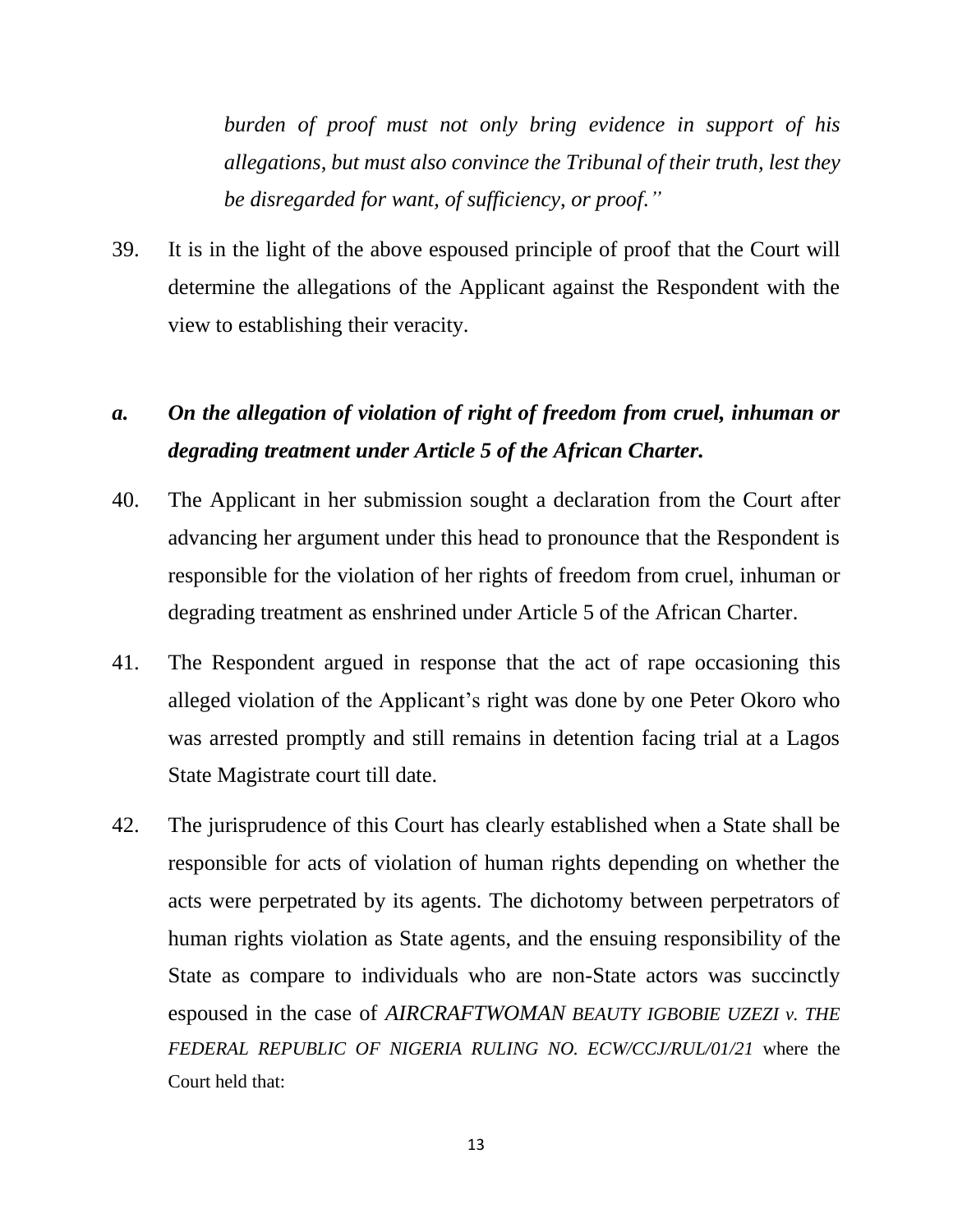*"In view of the facts that a Member State as an abstract entity must necessarily act through organs made of human beings, its responsibility when questioned must a fortiori encompass the organs acting on its behalf … the State will be responsible for the acts and omissions of their agents, institutions or organs acting in their official capacity, even if such acts were committed outside of the scope of their official authority or in violation of domestic laws. Thus, where agents of a state violate the rights of an individual(s) these violations will be imputable to the State whether it was sanctioned by it or not, thereby establishing its international responsibility for the acts or omissions."*

- 43. The ratio in the above-cited Ruling of the Court affirms the time tested general conditions in international law under which States may be considered responsible for wrongful actions or omissions, and the legal consequences that flow therefrom.
- 44. In international law, there is liability for failure to observe obligation imposed by Treaties on States. From a different standpoint, liability is based upon intentional or negligent conducts attributable to States. The theory of the law of State Responsibility was well developed with the adoption by the International Law Commission in 2001, of *ARTICLES ON RESPONSIBILITIES OF STATES FOR INTERNATIONAL WRONGFUL ACTS.* See *CASES AND MATERIALS OF INTERNATIONAL LAW***,** D.J Harris, Sixth Edition (Sweet & Maxwell, 2004) pp.

*Article 1: every internationally wrongful act of the State entails the international responsibility of that State;*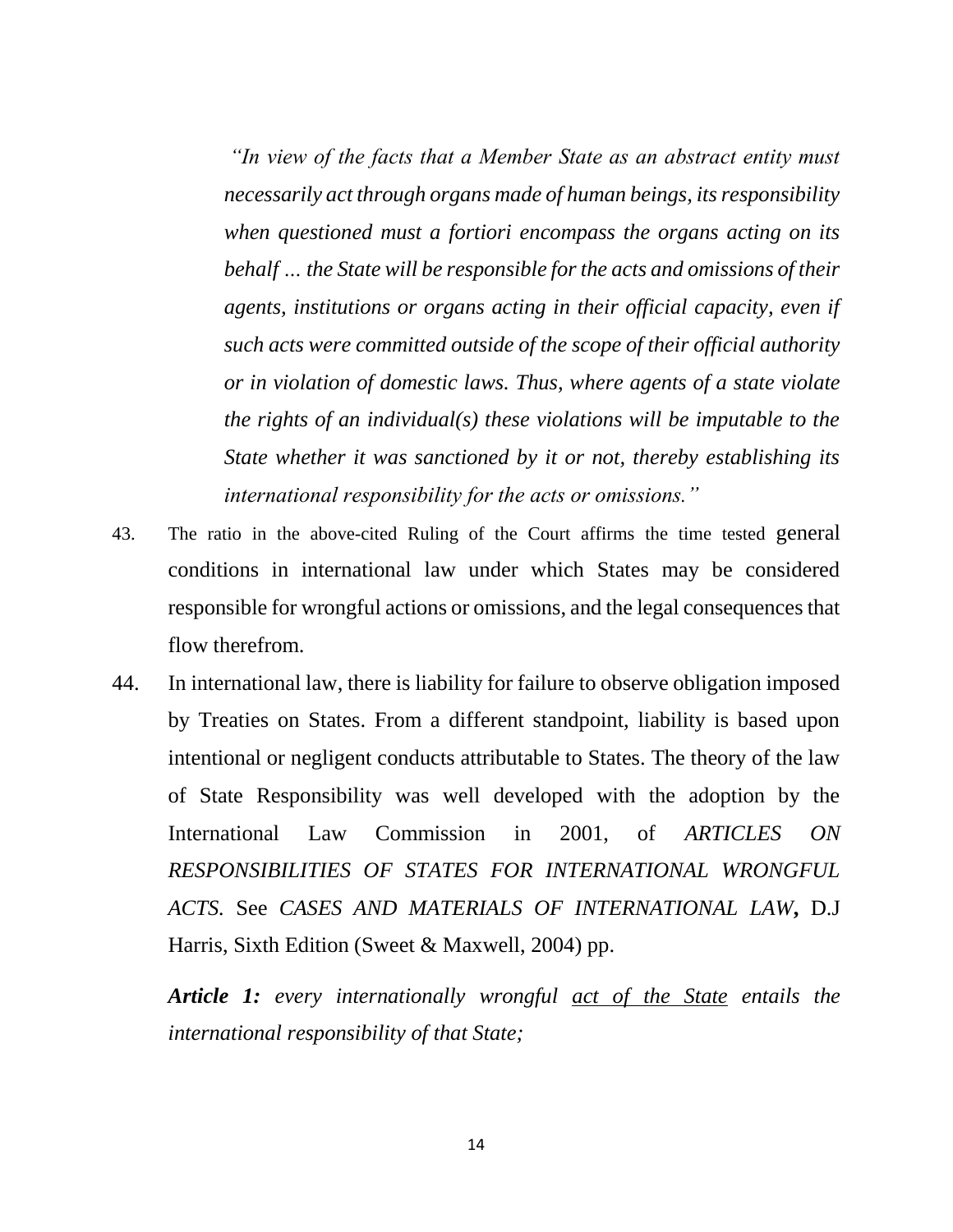*Article 2: there is an internationally wrongful act of the state where conduct consist of an action or omission;* 

*a) is attributable to a State under international law;*

*b) constitutes a breach of an international obligation of the State.* 

- 45. In the instant case, from the available record of the facts before the Court, there is no evidence of direct nexus that Peter Okoro who committed the crime of rape against the Applicant is one and the same as the Respondent in this case. Indeed, the parties are agreeable that the said perpetrator is neither an agent nor was acting in any capacity for the Respondent State when the alleged crime was perpetrated on the Applicant. To that extent, clearly the Respondent's responsibility for the alleged violation does not arise.
- 46. The Court, in coming to the above conclusion, is not oblivious to the fact that conduct attributable to the State can consist of actions or omissions. Having established that the Respondent is not liable for the acts of the Applicant's perpetrator of crime of rape, the question that begs for attention in the instant case is, whether the Respondent could equally be held responsible for any conduct of omission.
- 47. Cases in which international responsibility of a State have been invoked on the basis of the omission of that State abound in the international law jurisprudence. For example, the *CORFU CHANNEL CASE, MERIT, I.C.J REPORT 1949 p.4 at pp. 22-23* case, the ICJ held *"that it was a sufficient basis for Albanian responsibility that it knew, or must have known, of the presence of mines in its territorial waters and did nothing to warn third parties of their presence".* Again, in *DIPLOMATIC AND CONSULAR STAFF CASE, I.C.J REPORT 1980, p.3 at pp.31-33 paras 63, 67,* the Court concluded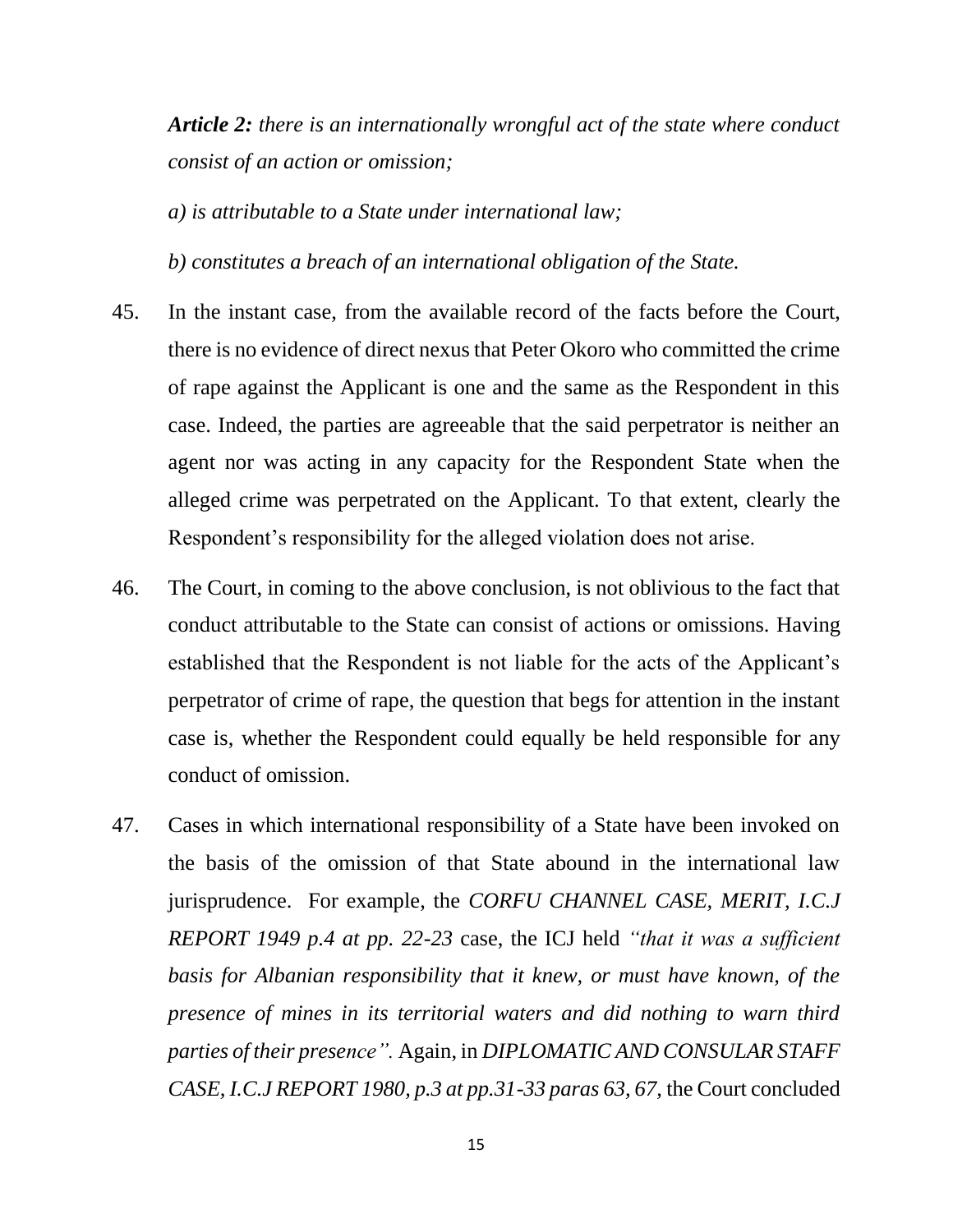that the responsibility of Iran was entailed by the *"inaction"* of its authorities which *"failed to take appropriate steps"* in circumstances where such steps were evidently called for.

48. In the European Court of Human Rights case of *TAGAYEVA AND OTHERS v. RUSSIA Nos. 26562/07 AND 6 OTHERS, 13 April 2017*, the Court considered the obligations of the State, as regards a large-scale hostage-taking by terrorists which took place in a school. There were hundreds of dead and injured and the Applicants were next-of-kin and survivors. In its judgment on merits, the Court found that there had been a violation of Article 2:

*"a failure to protect against a known and foreseeable threat to life from terrorist act"*

- 49. The combined ratio of the above authorities is to the effect that, to entail the responsibility of a State by its inaction or omission, there must be a known and foreseeable threat for which the State failed to take appropriate steps to avert. In the case at hand, the Respondent, not being directly responsible for the rape against the Applicant, its responsibility could only be invoked by the inaction and/or failure to apprehend the perpetrator, investigate and prosecute him. This the Respondent has done by arraigning the perpetrator before court. There is no way the Respondent could anticipate that the Applicant was susceptible to rape at the instance of her alleged perpetrator.
- 50. It is therefore not in doubt that the grievances of the Applicant fall within the realm of national courts where individual perpetrators of crime can be held accountable in their individual capacities. If it is established that the Respondent's courts have failed to conduct a speedy and effective trial against the perpetrator of the rape, (as claimed for in the instant suit) the former would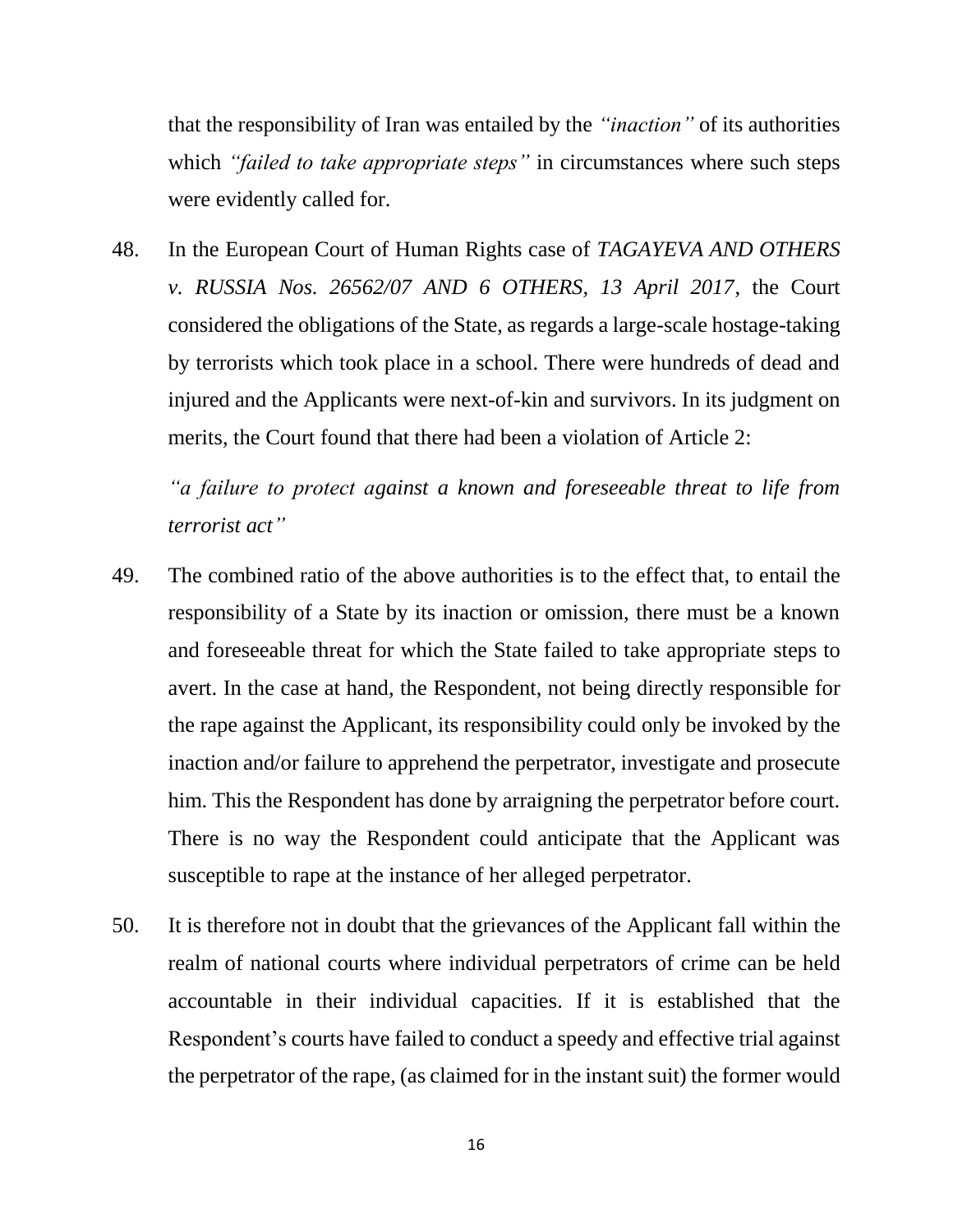be liable for violation of the Applicant's right to fair trial and not right of freedom from cruel, inhuman or degrading treatment for acts of a non-state actor.

51. For this reasons, the Court holds that the allegation of violation of right of freedom from cruel, inhuman or degrading treatment of the Applicant by the Respondent has not been substantiated and same fails and hereby dismissed.

# **b.** *On the allegation of violation of right to freedom from discrimination under Article 2 of the African Charter.*

- 52. It is the claim of the Applicant that the failure of the Respondent's government to conduct effective and speedy trial against her perpetrator violates her right of freedom from discrimination contrary to Article 2 of the African Charter.
- 53. The Article 2 of the African Charter 2 States:

*"Every individual shall be entitled to the enjoyment of the rights and freedom recognized and guaranteed in the present charter without distinction of any kind such as race, ethic group, colour, sex, language, religion, political or any other opinion, national, social origin, fortune, birth or other status."*

- 54. It has been held in plethora of judicial authorities that to ground an action on Article 2 of the African Charter on discrimination, it must be proved that the Applicant has been treated differently in the same analogous situation with another person in similar circumstances or same situation.
- 55. In the case *THE NATIONAL CO-ORDINATING GROUP OF DEPARTMENTAL REPRESENTATIVES OF THE COCOA-COFFEE*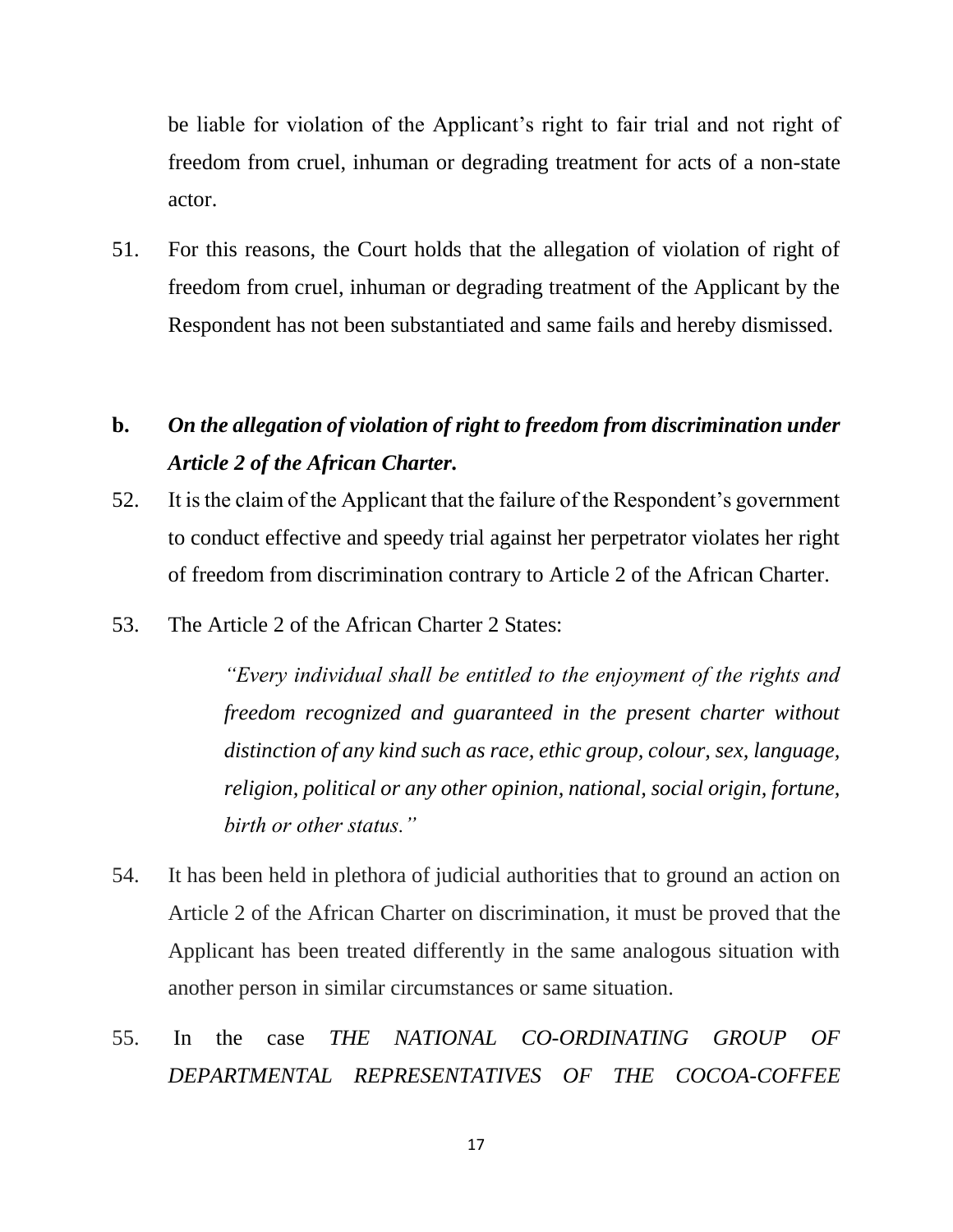*SECTOR (CNDD) v. REPUBLIC OF COTE D'IVOIRE (2004-2009) CCJELR 31,* the Association of Cocoa Producers put up a case of discrimination or differential treatment with respect to the high taxes they are levied compare to their neighboring producers in Nigeria and Ghana. They relied on and argued that such inequality violates Article 7 of the Universal Declarations of Human Rights (UDHR) (which is *pari-materia* Article 2 of the African Charter).

56. The Court in the CNDD case found that the Cocoa farmer's case of discrimination or differential treatment cannot be substantiated and held that:

> *"On this point, the Court finds that the equality in question presupposes that equal treatment be reserved for individuals finding themselves in the same situation; but from the example given, of states like Ghana and Nigeria, the court considers that one is dealing with States different from Cote D'Ivoire."*

57. Also in its judgement in the case of *PROFESSOR ETIM MOSES ESSIEN v. REPUBLIC OF GAMBIA & ANOR. (2004-2009) CCJELR 113***,** where the Applicant complained of not receiving just and favourable remuneration when compared to what his colleagues in other institution receive and therefore tantamount to differential treatment, this Court held that:

> *"Equality presupposes same treatment for persons placed in same situation, and that in salary matters, the principle of equality may not be invoked when the source of remuneration is not the same."*

58. Clearly, the above stated jurisprudence reiterates that an action grounded on the basis of discrimination can only succeed where it can be established that in the same circumstances, one person is treated differently from another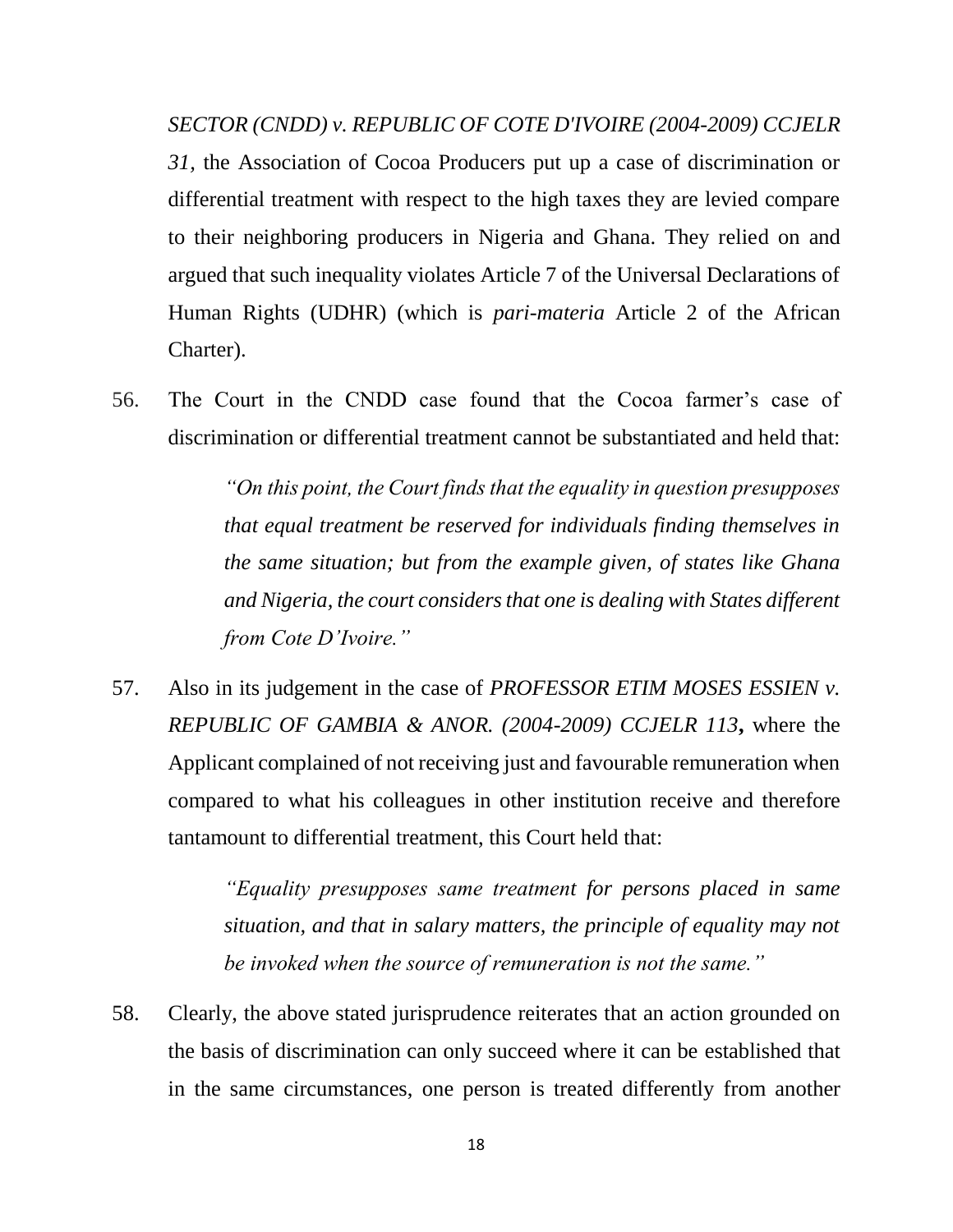person to his or her disadvantage. Indeed Articles 2 and 3 of the African Charter are better taken together and interpreted when dealing with cases of discrimination, and this gives a better understanding.

59. In the case of *HIS LORDSHIP JUSTICE PAUL UUTER DERY & 2 ORS. v. THE REPUBLIC OF GHANA, Judgment No. ECW/CCJ/JUD/17/19 (Unreported), i*n which the Applicants complained that they were discriminated against by the Supreme Court of Ghana in the handling of their case compared to a supposedly similar situation in a decision given in a previous judgement of the Court contrary to Articles 2 & 3 of the African Charter, this Court held that:

> *"For an action of discrimination to succeed under the articles listed above, there must be established a difference of treatment in an identical or similar case"*

60. This Court further held in the *JUSTICE PAUL UUTER DERY's case (supra)* that:

*"Having not been able to establish that the two situations are identical in all ramifications, a difference in treatment is not justified and a claim of discrimination fails. This Court therefore holds that the right to equality before the law and freedom from discrimination of the Applicants has not been violated."*

61. The position of the Court as espoused above resonates with other international courts on human rights particularly the European Court of Human Rights where it was held in the case of *RATZENBÖCK AND SEYDL v. AUSTRIA (Application no. 28475/12*), in an action of discrimination for refusal to register a same sex marriage in Austria as follows:

> *"In order for an issue to arise under Article 14 of the European Convention on Human Rights (which is in pari-materia with Article 14*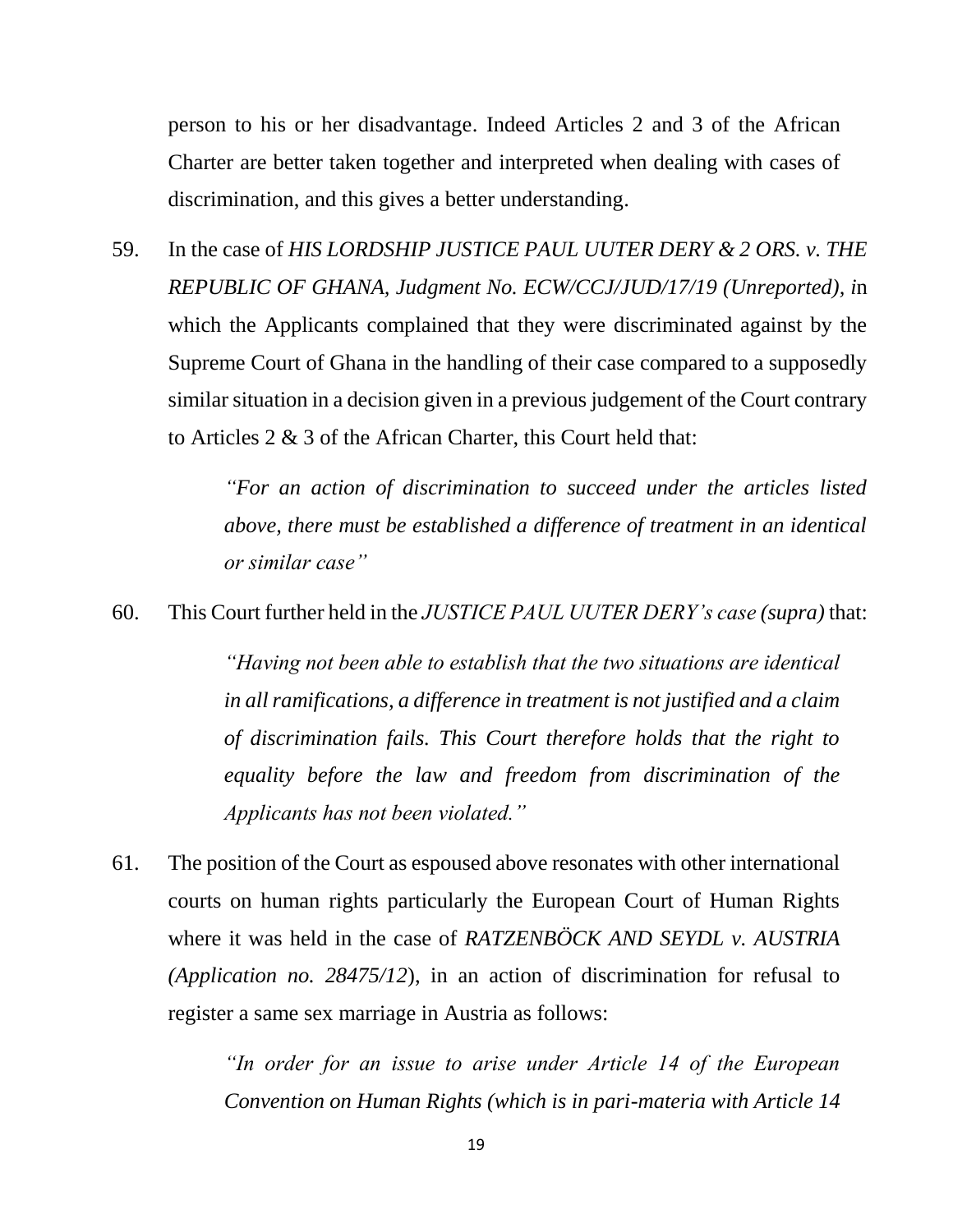*of the ICCPR and Article 2 of the African Charter) there must be a difference in the treatment of persons in analogous, or relevantly similar, situations. An applicant must demonstrate that, having regard to the particular nature of his or her complaint, he or she was in a relevantly similar situation to others treated differently. However, not every difference in treatment will amount to a violation of Article 14. "*

62. In a similar vein, following from all the above stated authorities, the Applicant has not been able to substantiate that the alleged delay in the handling of her case speedily is peculiar to only her compared to other litigants of the same predicament of rape and similar sexual violence cases in the Respondent's courts to justify the allegation of discrimination on any ground. Consequently, the Court holds that the claim of the Applicant for the violation of her right from freedom of discrimination also fails on the basis that it has not been substantiated in view of all the available evidence on records.

# **c.** *On the allegation of violation of right to remedy- obligation to investigate and arrest (Article 1 of the African Charter)*

63. The Applicant relying on Article 1 of the African Charter, submits that the failure of the Respondent to conduct speedy trial against her perpetrator denies her a remedy. Indeed, the effect of Article 1 of the African Charter, to which the Respondent is a signatory is that, the Respondent is under the obligation to recognize the rights enshrined in the Charter and adopt legislative or other measures to give effect to them. In other words, the Respondent is obliged to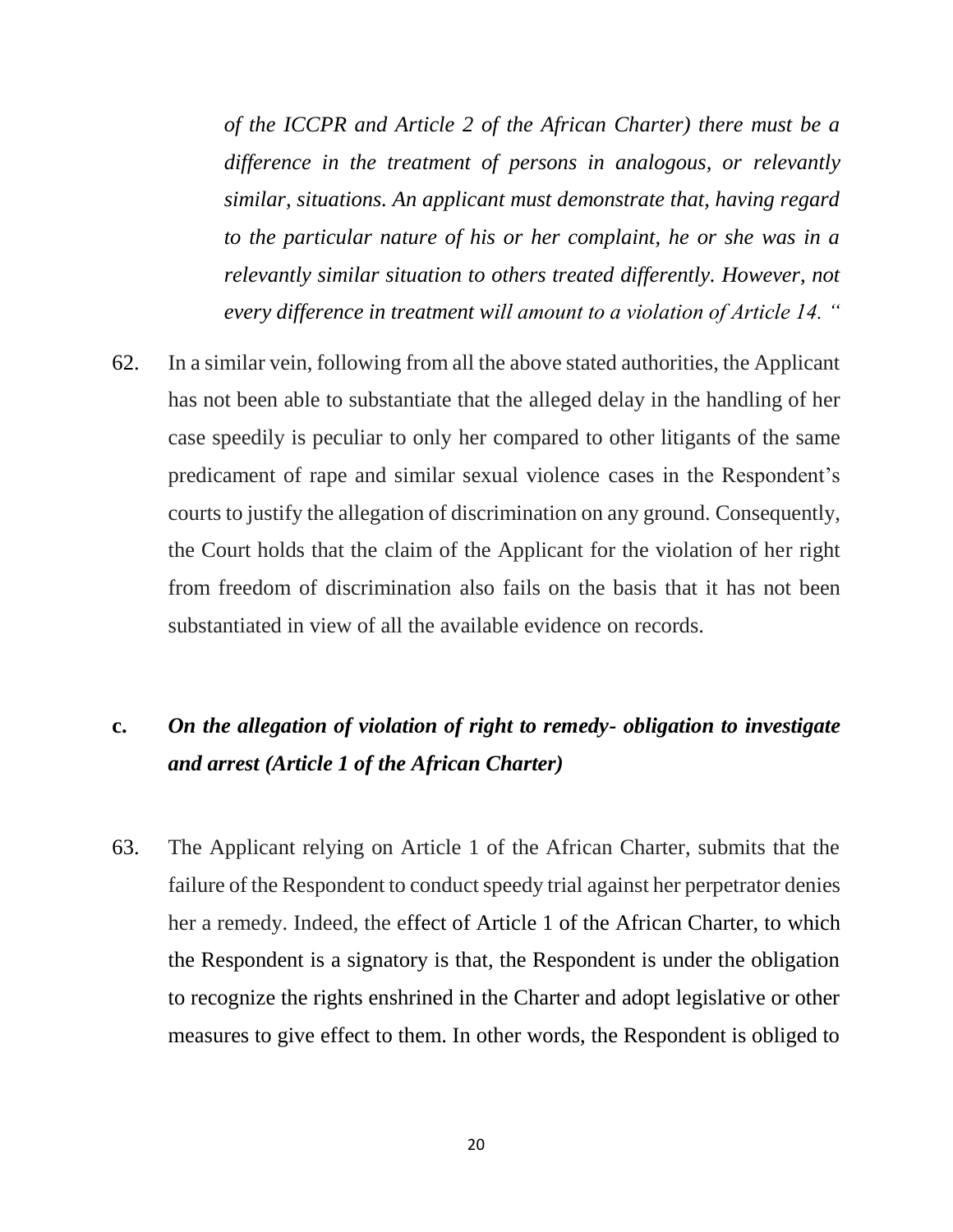protect the human rights of its citizens and prevent their violation and where they are violated, to provide prompt and effective remedy.

- 64. The issue to be resolved here is to determine if the Respondent fulfilled her obligation as a State in terms of effective investigation, arrest and arraigning the perpetrator before court with the view to providing the Applicant remedy in this case. The Applicant dwelt so much in her submission about effective investigation and remedy which will be a pointer to examine this issue under this head.
- 65. At the virtual hearing, the Applicant's counsel made the following submission as contained in the Verbatim Report of 23 June 2021:

*"My Lord, this case concerns an incident that happened on the 20th of August, 2011. The Plaintiff was violently raped by one Peter Okoro in Lagos State Nigeria, which is the Respondent's State. She reported at the government hospital for medical checkup. The Medical examination confirmed that she was indeed raped. Subsequent to that, she reported to the Nigeria Police in Lagos State… the Police commenced investigation on the accused person, and he was arraigned before a Magistrate Court on 8th September, 2011."*

66. The Defendant on her part made this submission to substantiate that a remedy has been provided through the Court system as quoted directly from the Verbatim Report of the virtual hearing as follows:

> *"My Lord, the Applicant in her own processes, had stated that this matter is ongoing, she was invited as a Witness, she testified in the trial, and she was even cross-examined".*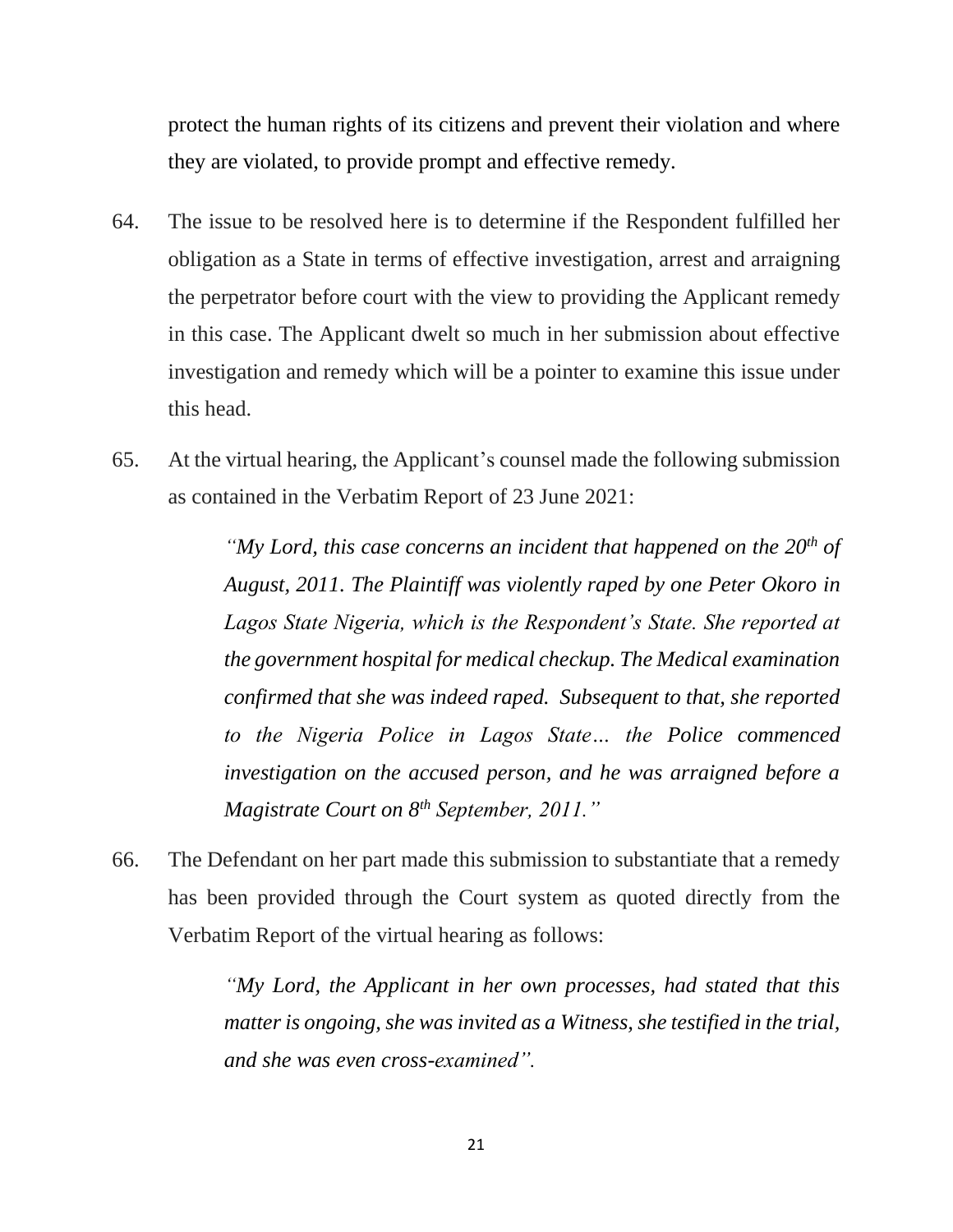67. Undoubtedly, the obligations of State to protect human rights of citizens in cases of violations includes and encompasses effective investigation, timeous arrest and provision of effective remedy. The Court held in the case of *THE REGISTERED TRUSTEES OF THE SOCIO-ECONOMIC RIGHTS & ACCOUNTABILITY PROJECT (SERAP) & 10 0RS v. THE FEDERAL REPUBLIC OF NIGERIA & 4 ORS (2014) CCJELR 249* that:

> *"the obligation of the State to prevent imposes the duty to carry out an effective investigation into acts amounting to human rights violations, intending to prosecute the perpetrators and redress the victims".*

68. In the case of *ESTATE OF MBAPKENU ZAMBER & 6 ORS v. THE FEDERAL REPUBLIC OF NIGERIA JUD. NO. ECW/CCJ/JUD/28/19, (Unreported)*, the Court held that:

> *"It is equally apposite that the procedural obligation to investigate and its attendant requirement of resorting to other effective domestic remedies against any known perpetrators of crime, as well as redressing victims are considered as indispensable obligations of any State".*

69. This Court's jurisprudence on effective investigations is in line with that of the Inter American Court, where it has been held in the case of *VELASQUEZ RODRIGUEZ v. HONDURAS, JUDGMENT JULY 29, 1988, INTER-AM. CT.H.R (SER. C) NO. 4 (1988)* that:

> *"The obligation to investigate must be fulfilled in a serious manner and not as a mere formality pre-ordained to be ineffective. An investigation must have an objective and be assumed by the state as its own legal duty not as a step taken by private interest that depends upon*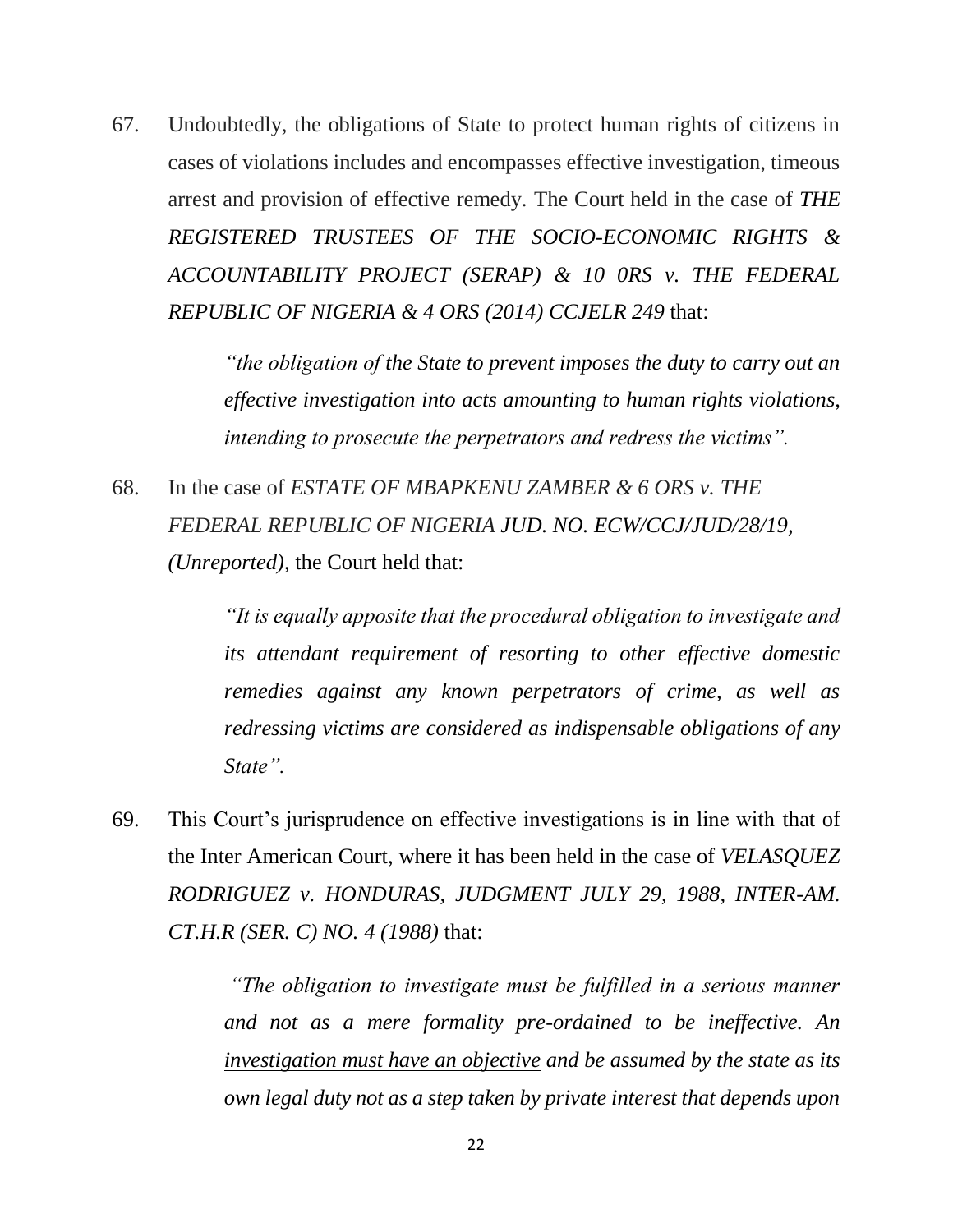*the initiative of the victim or his family or upon their offer of proof, without an effective search for the truth by the government. Obligation to investigate is an obligation means rather than result."*

70. Further, in the same case the court held as follows:

"*Once State authorities are aware of an incident, they should without delay institute an impartial and effective means to unravel the truth."*

- 71. The combined ratio of the above cited authorities is that whenever crime is alleged, a prompt, effective, impartial investigation must be conducted in fulfilment of a State's obligation under the African Charter and other international human rights instruments to which it is a signatory with the view to redressing any wrongdoing.
- 72. In the instant case, the allegation of the Applicant is that the slow pace of trial denies her a remedy under Article 2 of the African Charter. After a careful analysis and a juxtaposition of the time of the alleged commission of the crime on *20th August 2011* as against the arrest and arraignment of the perpetrator *"before a Magistrate Court on 8th September, 2011",* reveals that the investigation, arrest and arraignment of the perpetrator before court all took place within a period of two to three weeks. It is the considered view of this Court that the promptness of action on the part of the Respondent in the case meets the criteria of effective investigation intended to bring the culprit to book with the intent to provide the requisite remedy.
- 73. The Respondent's extant laws provide a remedy for the crime of rape which involves both the procedural and substantive law. Procedurally, the accused must be prosecuted to prove his guilty before he can be sentenced. However,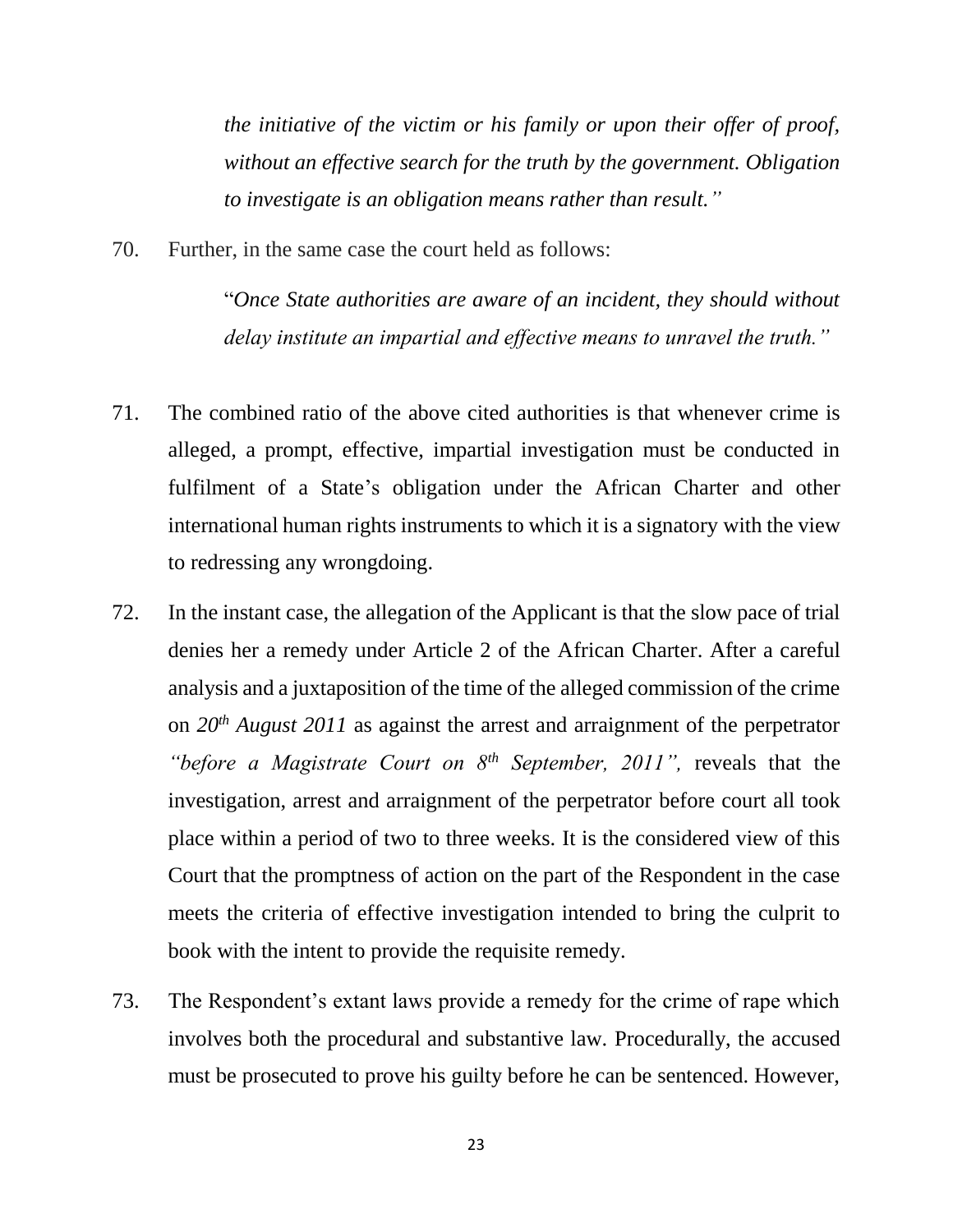considering the graveness of the crime, he has been denied bail and is in custody while the prosecution proves his guilt. The Respondent, in its quest to provide the needed remedy, promptly investigated, arrest and arraigned the accused before court.

- 74. The alleged delay in the trial must not be construed to mean denial of remedy, because, if the guilty of the accused is proven, the sanctions for the offence would be meted out. The allegation of lack of speedy trial, if proven, obviously would amount to violation of the Applicant's right to fair trial but not denial of remedy.
- 75. It would have amounted to denial of remedy if the Applicant has proven the allegation of arraigning the accused before the wrong court, but she woefully failed to prove same. As held in the case of *FEMI FALANA & ANOR (supra) "the burden of proof, however closely related to the duty to produce evidence, implies something more. It means that a party having the burden of proof must not only bring evidence in support of his allegations, but must also convince the Tribunal of their truth, lest they be disregarded for want, of sufficiency, or proof."* The Applicant failed to "*bring evidence in support of (her) allegations." (Emphasis mine).*
- 76. Flowing from the analysis in the immediate preceding paragraphs, this Court cannot find a reason convincing enough from the totality of the evidence on record in substantiation of the Applicant's claim that she has been denied a remedy. Indeed the accused who allegedly committed the offence of rape on her is still in the custody of the Respondent facing prosecution at a Lagos Magistrate Court. Consequently, the claim of the Applicant that the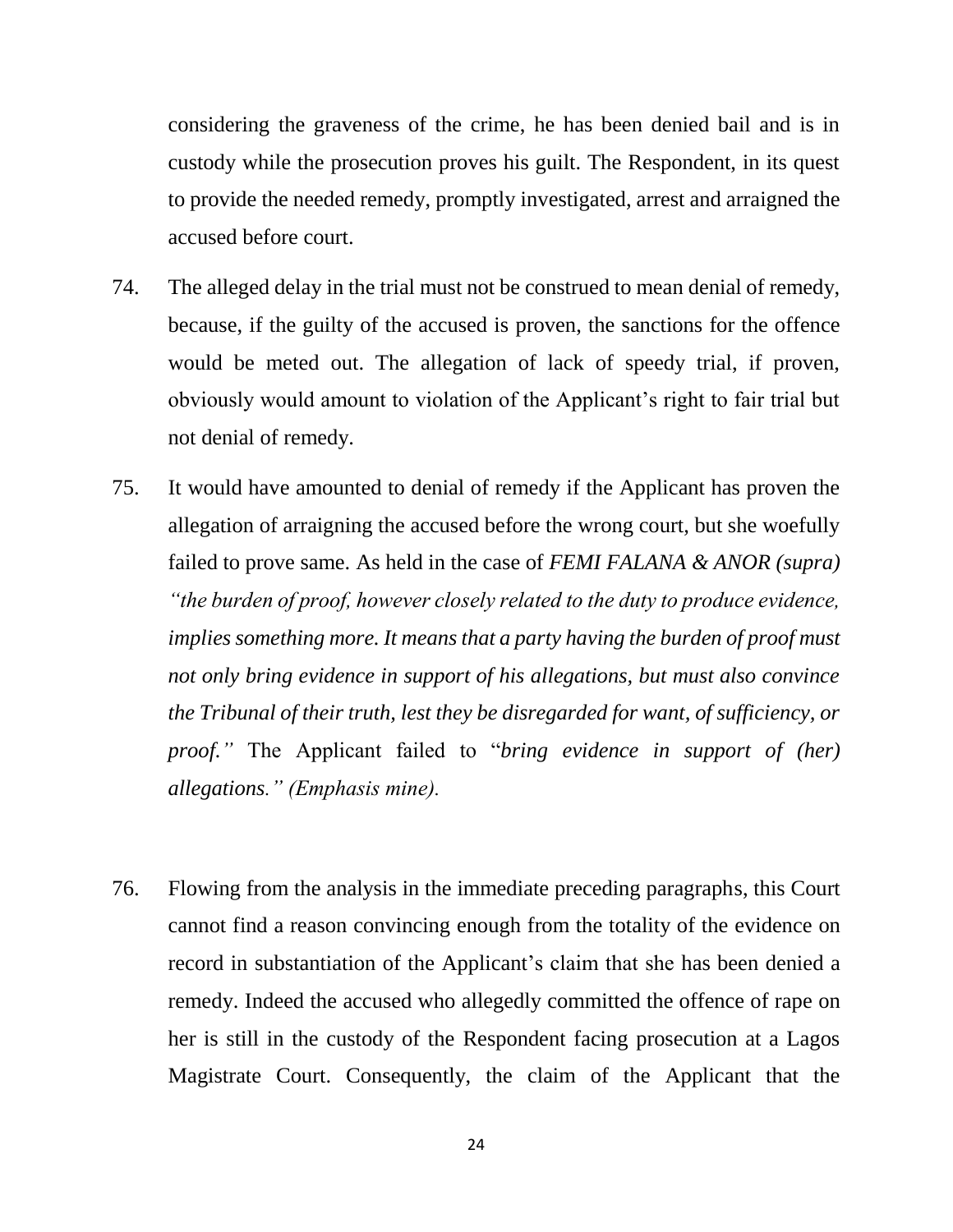Respondent is in breach of its obligation to effectively investigate and arrest the perpetrator of the alleged crime of rape against her to provide a remedy in her case has not been proved and same is accordingly dismissed.

# *d. On the allegation of violation of the Applicant's right to fair hearing under Article 7(1)(a) of the African Charter*

77. It is the submission of the Applicant that the failure of the Respondent to conduct speedy and effective trial has denied her the right to a fair hearing under Article 7(1) (a) of the African Charter. The Applicant's counsel made the following submission during the virtual hearing (as captured in the Verbatim Report of 23 June 2021) thus:

> *"Subsequent to her report to the Police, the Police commenced investigation on the accused person, and he was arraigned before a Magistrate Court on 8th September, 2011. My Lord we brought this current Application before the Court in June, 2019 which was more than seven years after the accused person had been arraigned in Court. My Lord today's date is 23rd September of 2021 more than ten years later. The case against the accused person in the Lagos State Magistrate Court… is yet to be concluded…"*

78. In a counter submission by the Respondent's counsel in elaboration of its pleadings, it was submitted as follows:

> *"My Lord, the Applicant in her own processes, had stated that this matter is ongoing, she was invited as a Witness, she testified in the trial, and she was even cross-examined. So where is the delay My Lord?*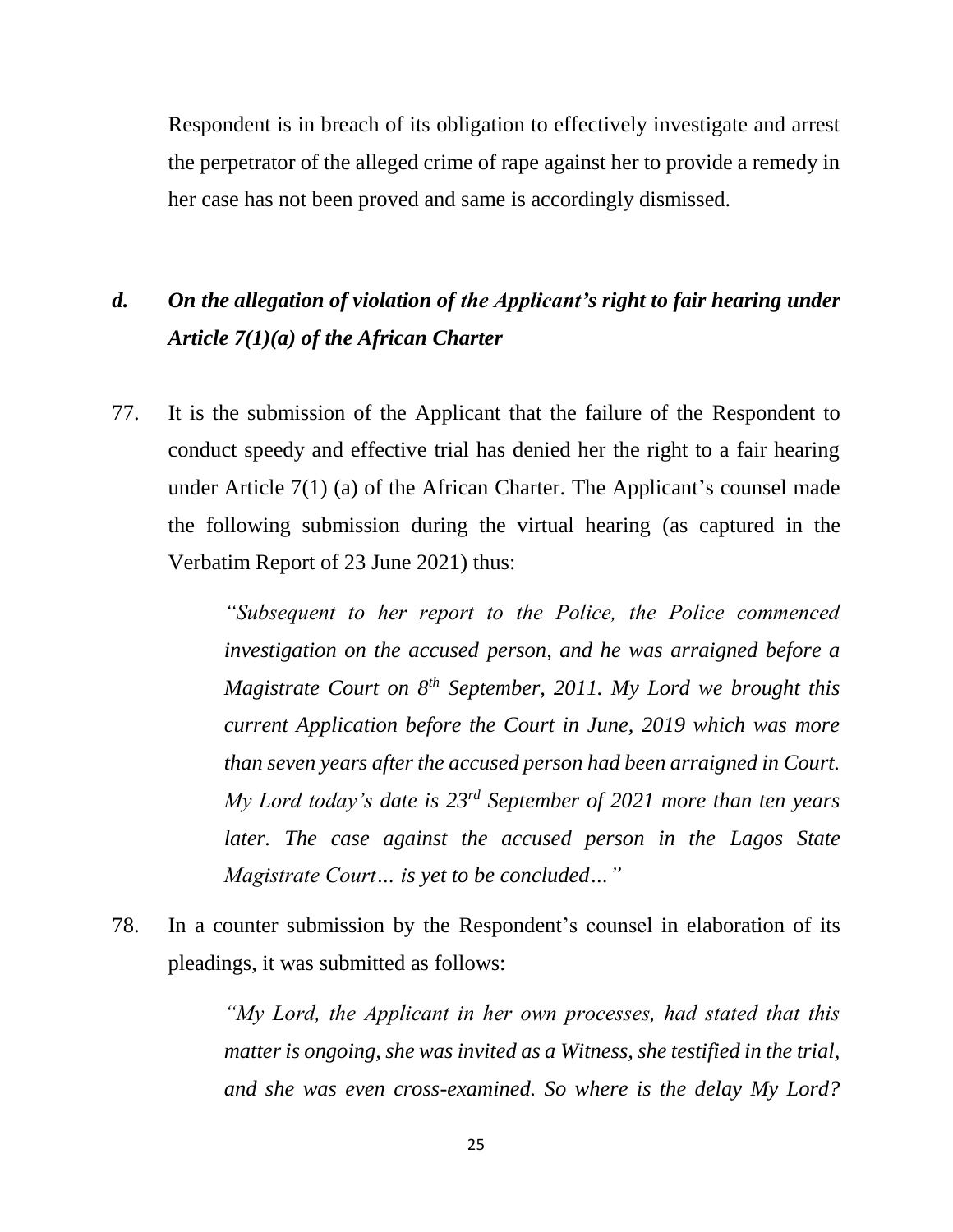*Assuming there was a delay My Lord, how the Court system works in this Country is that Judges come and Judges go. Sometimes Judges get elevated to higher Courts, and at such they have to move up, and another Magistrate come in to take the matter de novo. It is on record My Lord, about seven Magistrates have sat on this matter, and they get elevated. So when another Magistrate is coming, he has to start de novo. That is how it is being done in criminal matters My Lord. So the Respondent is not in any way liable for breach of any Fundamental Rights, particularly Fundamental Rights to fair hearing of the Applicant, What other fair hearing, when Judgment will be delivered in some couple of months from now?"*

79. The Article 7 (1) (a) of the African Charter heavily relied on by the Applicant provides;

> *"[e]very individual shall have the right to have his cause heard. This comprises the right to an appeal to competent national organs against acts of violating his fundamental rights as recognized and guaranteed by conventions, laws, regulations and customs in force."*

80. The Applicant, in her pleas in law in support of the above Article 7(1) (a) of the African Charter, cited the decision of the African Commission in *KENNETH GOOD v. REPUBLIC OF BOTSWANA*, 2010 at para. 169 where it held that;

> *"the right to be heard requires that the Complainant has unfettered access to a tribunal of competent jurisdiction to hear his case. It also requires that the matter be brought before a tribunal with the competent jurisdiction to hear the case"*.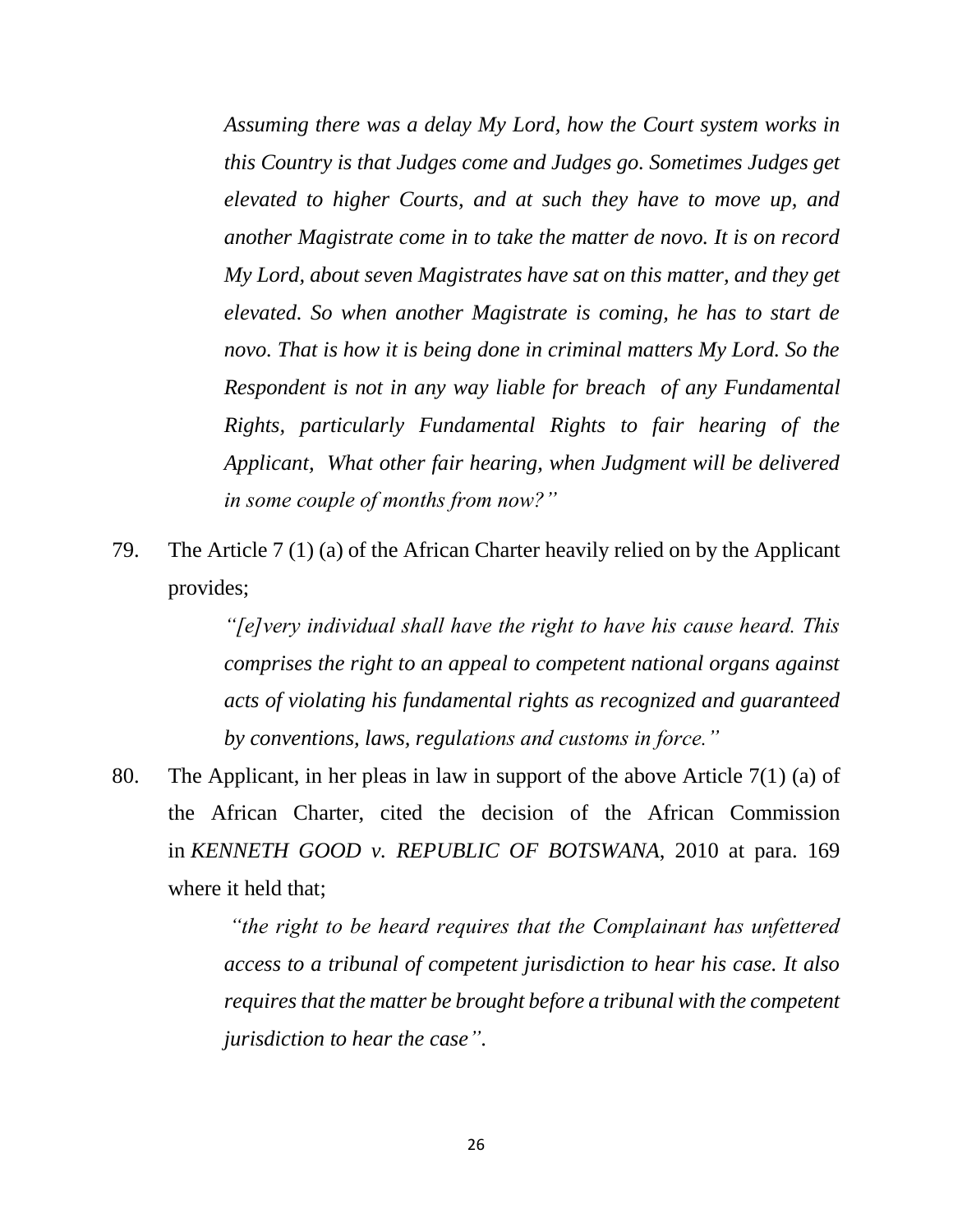81. The African Commission has also reiterated in its decision of 2006, para 213 in the case of *ZIMBABWE HUMAN RIGHTS NGO FORUM v. ZIMBABWE* that;

> *"the protection afforded by Article 7 is not limited to the protection of the rights of arrested and detained persons but encompasses the right of every individual to access the relevant judicial bodies competent to have their causes heard and be granted adequate relief."*

82. The above decisions of the African Commission is in tandem with Article 2(3) of *THE INTERNATIONAL COVENANT ON CIVIL AND POLITICAL RIGHTS (ICCPR)* which provides that State Parties to the Covenant undertake to ensure that any person whose rights or freedoms are violated shall have an effective remedy and they shall also ensure under Article 2(3) (b) that;

> *"any person claiming such a remedy shall have his/her right thereto determined by competent judicial, administrative or legislative authorities"*

83. The Applicant also sought reliance on Article 25 of the *PROTOCOL TO THE AFRICAN CHARTER ON THE RIGHTS OF WOMEN IN AFRICA (MAPUTO PROTOCOL)* provides that States Parties shall undertake:

> *a) provide for appropriate remedies to any woman whose rights or freedoms, as herein recognised, have been violated;*

> *b) ensure that such remedies are determined by competent judicial, administrative or legislative authorities, or by any other competent authority provided for by law.*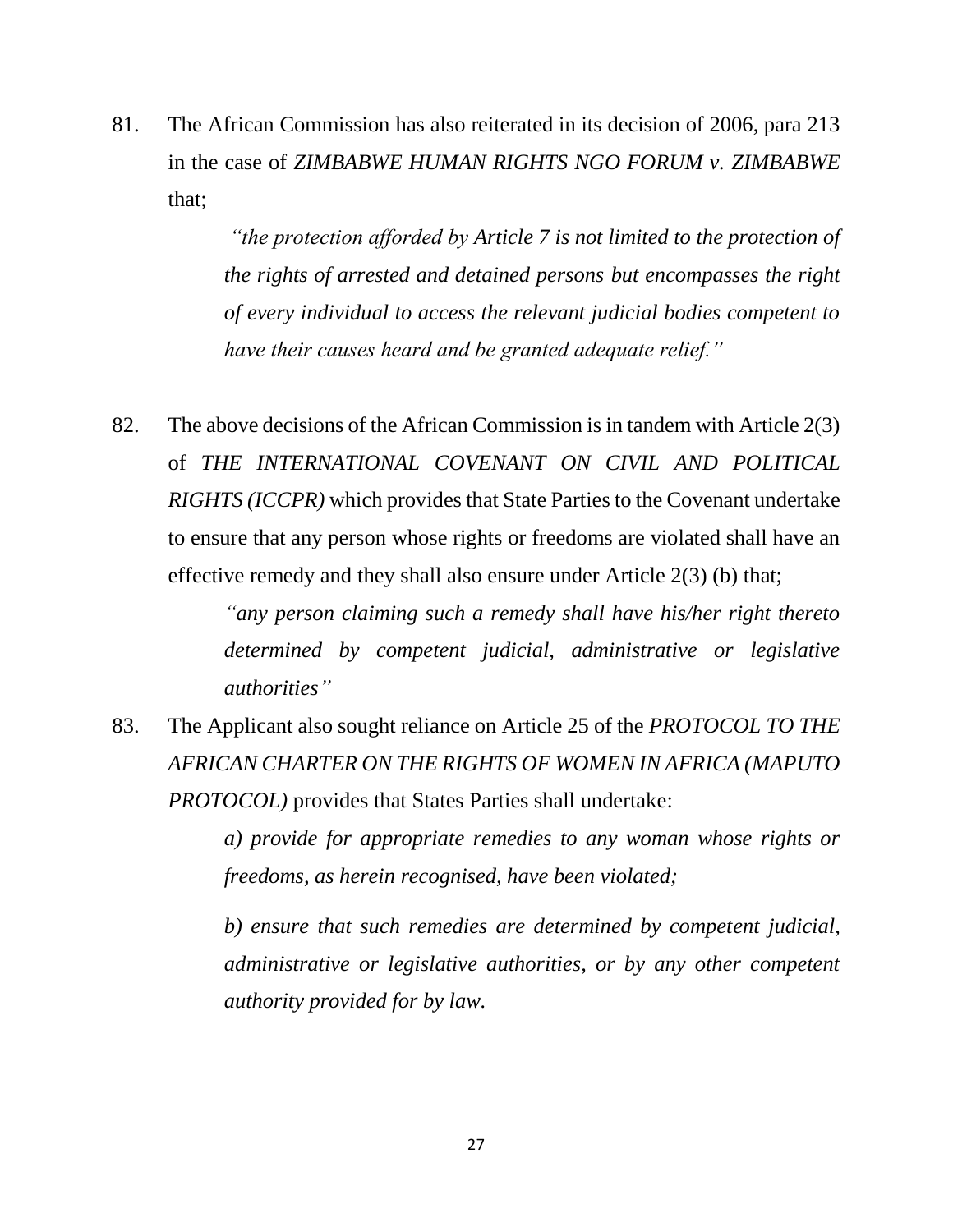- 84. The tenets of fair hearing include consideration of the length of trial and the reasonableness of the length to determine if justice has been delayed beyond measure to occasion the violation of the right to fair trial. In the instant suit, both parties are agreeable that the perpetrator of the alleged rape is before court. However, the question that begs to be answered is about the reasonableness of the time of the trial as justice delayed could be justice denied with the resultant effect of violation of the right to fair trial, particularly relative to the crime of rape.
- 85. The Article 6 of the European Convention on Human Rights deals with fair trial. When the issue of reasonableness of length of proceedings came up for determination, the Strasbourg based European Court of Human Rights in the case of **CASE OF FRYDLENDER v. FRANCE** 30979/96 | Judgment (Merits and Just Satisfaction) | Court (Grand Chamber) | 27/06/2000 | enumerated three factors necessary to consider in assessing the reasonableness of length of trial which are; the *complexity of the case, the conduct of the Applicant and the Conduct of the Respondent".* The court held as follows:

*"The applicant submitted that the length of the proceedings had been excessive. The Government left assessment of this point to the Court's discretion.*

*The Court notes that the length of the proceedings complained of, which began on 28 February 1986 with the first application to the Paris Administrative Court and ended on 26 October 1995 when the Conseil d'Etat's judgment was served on the applicant, was nearly nine years and eight months.*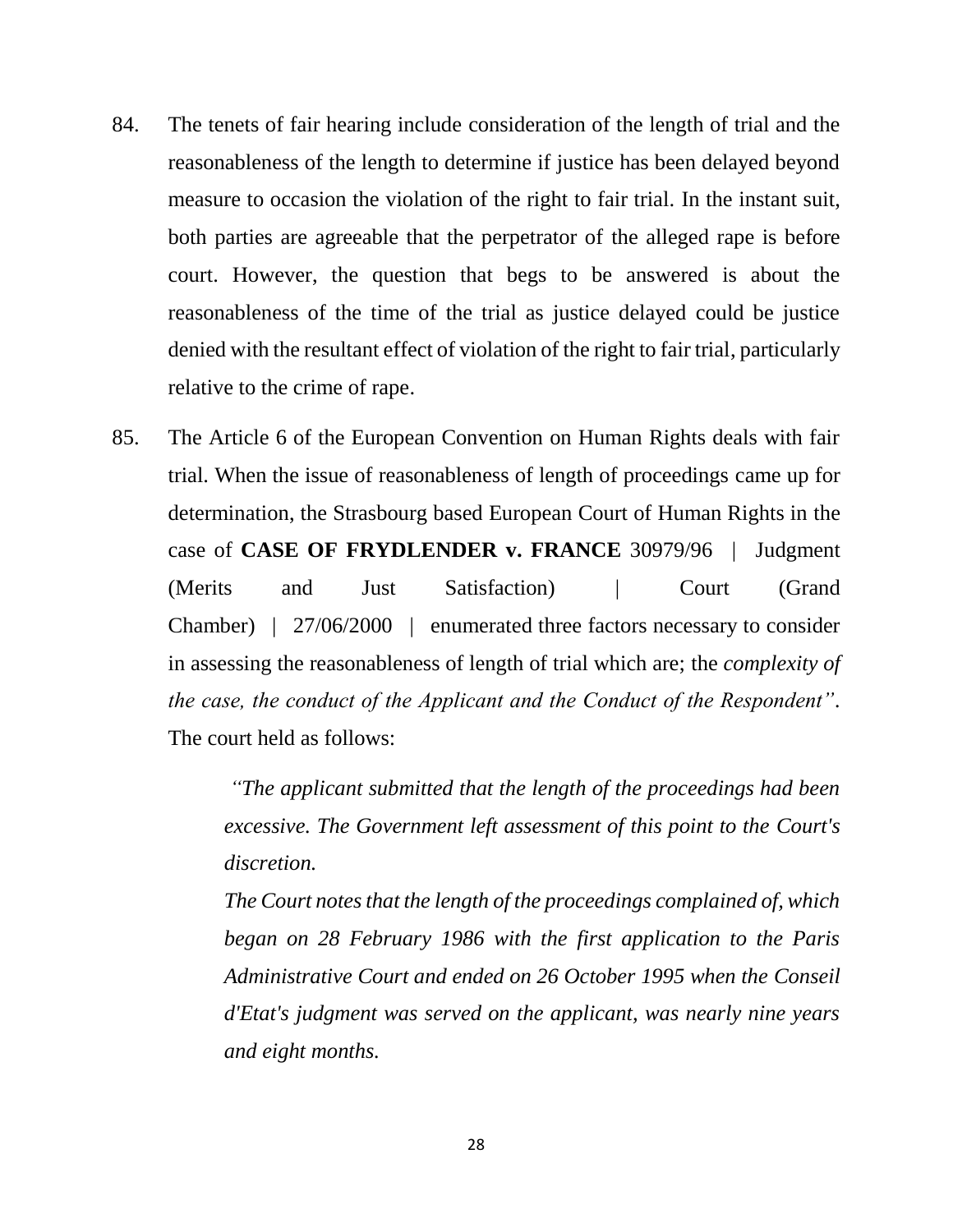*It reiterates that the "reasonableness" of the length of proceedings must be assessed in the light of the circumstances of the case and with reference to the following criteria: the complexity of the case, the conduct of the applicant and of the relevant authorities and what was at stake for the applicant in the dispute."* 

86. The court further held in the above cited case that in view of the anxiety and uncertainty the delay in the dispensation of the case caused the victim, it is just and reasonable to award compensation where it held as follows:

> *"The Court considered that in the present case the prolongation of the proceedings beyond a reasonable time had undoubtedly caused the applicant considerable difficulties and a lengthy period of uncertainty which justified the award of compensation."*

87. The Court notes with a pinch of salt the argument of the Respondent trying to explain its peculiar circumstances in respect of administration of justice where counsel of the Respondent submitted that:

> *"Cases before the Respondent's courts whether criminal or civil are sometimes affected by either the transfer, retirement, elevation, removal or death of a trial judge of the particular case involved with the attendant consequences of commencing the case afresh."*

88. This Court strongly bemoans the above stated position where Member States delay speedy dispensation of justice for years which runs foul and contrary to the obligations of States under the African Charter and other international human rights instruments which expect them to prioritise speedy dispensation of justice, and in a timeous manner to avoid encroaching on all the rights provided for in the Charter.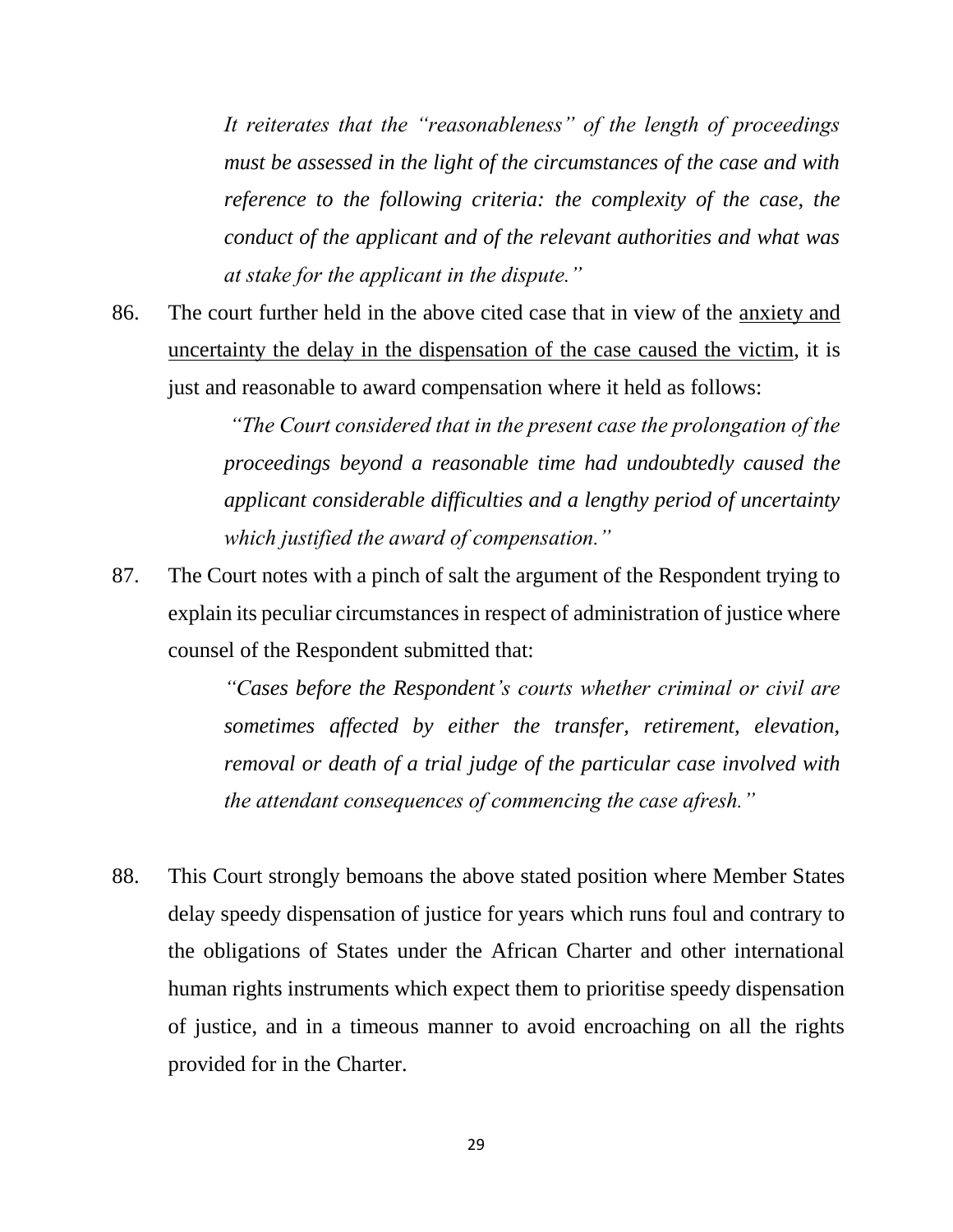- 89. The practice of delaying dispensation of justice for many years by national courts of Member States on flimsy excuses fall short of acceptable international standard in the dispensation of justice and it is condemned and rejected as unacceptable by this Court. Indeed to hold a case in perpetuity before a competent court of law without recourse to giving the victim a quick closure poses unnecessary anxiety on the victim as to whether they will get a fair trial and just remedy at the lengthy end of the trial.
- 90. Also of relevance to this instant case is the import of the provision of *Article 27 OF THE VIENNA CONVENTION ON THE LAW OF TREATIES* which reads as follows:

*"A party may not invoke the provisions of its internal law as justification for its failure to perform a treaty obligation"*

- 91. The crux of the instant case is that the failure to conduct a speedy and effective trial by the Respondent's Court, against the perpetrator of the sexual violence suffered by the Applicant, is a violation of her right to a fair hearing.
- 92. It is in consonance with all the human rights authorities cited above, that this Court, after a careful consideration of the issue under determination comes to an irresistible conclusion that, over ten years of prosecution in which the Respondent State is yet to deliver judgment is unreasonable and violates the principle of fair trial and fortiori the right of the Applicant to the right to have her cause heard and the Court so holds.

#### *X. REPARATIONS*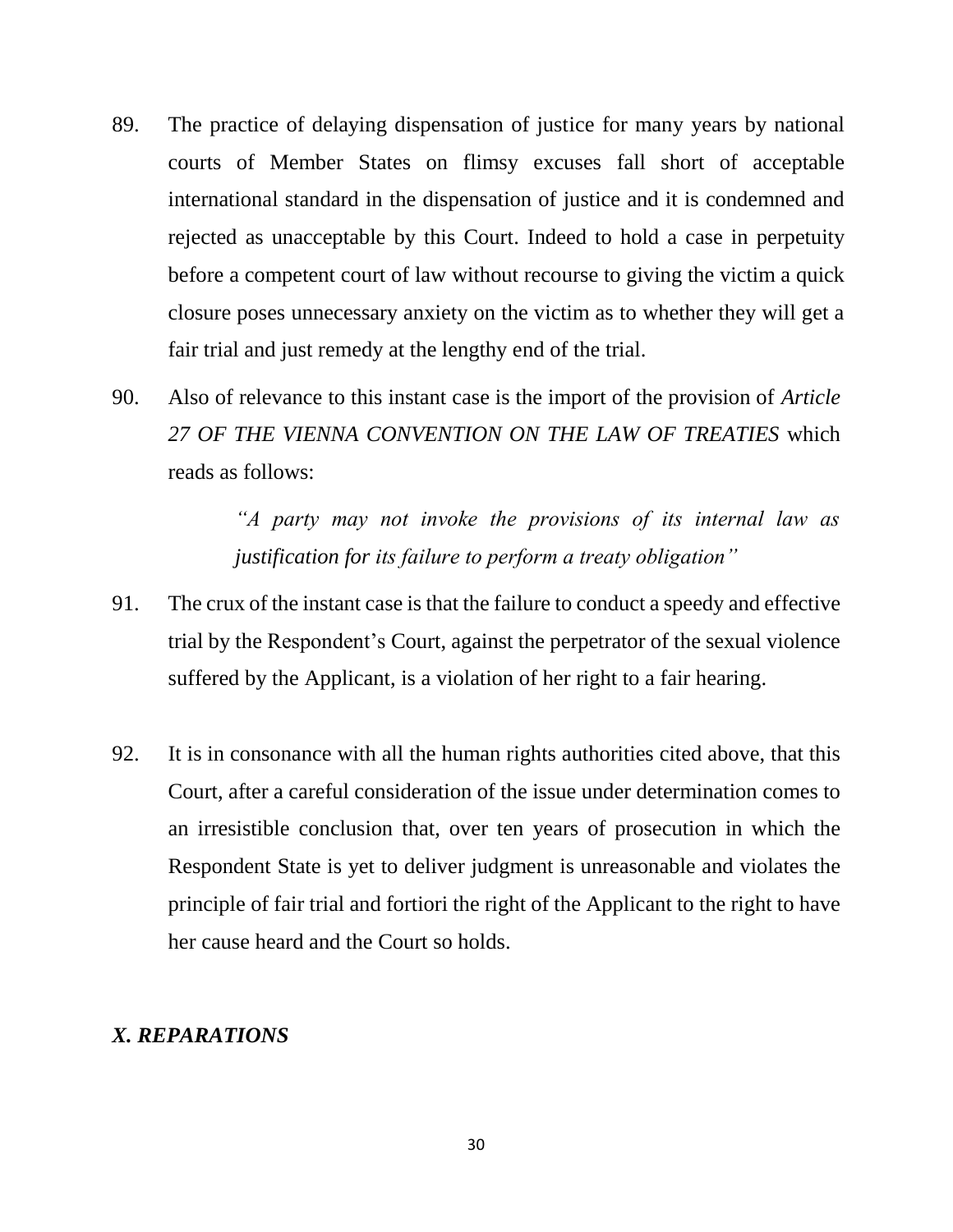93. It is trite law that once liability is established, any resultant harm attracts reparation to repair the harm. The jurisprudence of the Court is replete with cases where reparations have been ordered in favour of the injured parties. In the case of *MRS MODUPE DORCAS AFOLALU v. REPUBLIC OF NIGERIA (2014) CCJELR 229 @ 245, para. 69*, the Court held that:

> *"The principle of reparation constitutes one of the fundamental principles of law regarding liability. It is sufficient that the harm to be repaired must exist in reality, must be directly linked to the victim, and shall be true and capable of being evaluated."*

- 94. In the instant case, the Court having found the failure of the Respondent to conduct speedy and effective trial in violation of the Applicant's right to fair trial, holds that the Respondent is liable to make reparations to restore the confidence of the Applicant and other persons in similar predicament, in the administration of justice in the Respondent's State.
- 95. To this extent the material part of the reliefs sought by the Applicant are as follows:
	- *i. AN ORDER OF DAMAGES in the sum of Twenty- Five Million Naira to compensate her for the physical and psychological pain, emotional distress and post- traumatic stress.*
	- *ii. AN ORDER directing the Respondent to carry out an effective prosecution and punishment of the perpetrator of the sexual abuse suffered by the Applicant.*
- 96. It is pertinent to note that if the Applicant had received speedy and effective trial, her perpetrator upon conviction, would have been sentenced to prison because rape is an offence which attracts capital punishment. Obviously, there would not have been any damages for the compensation of any alleged physical and psychological pain, emotional distress and post- traumatic stress,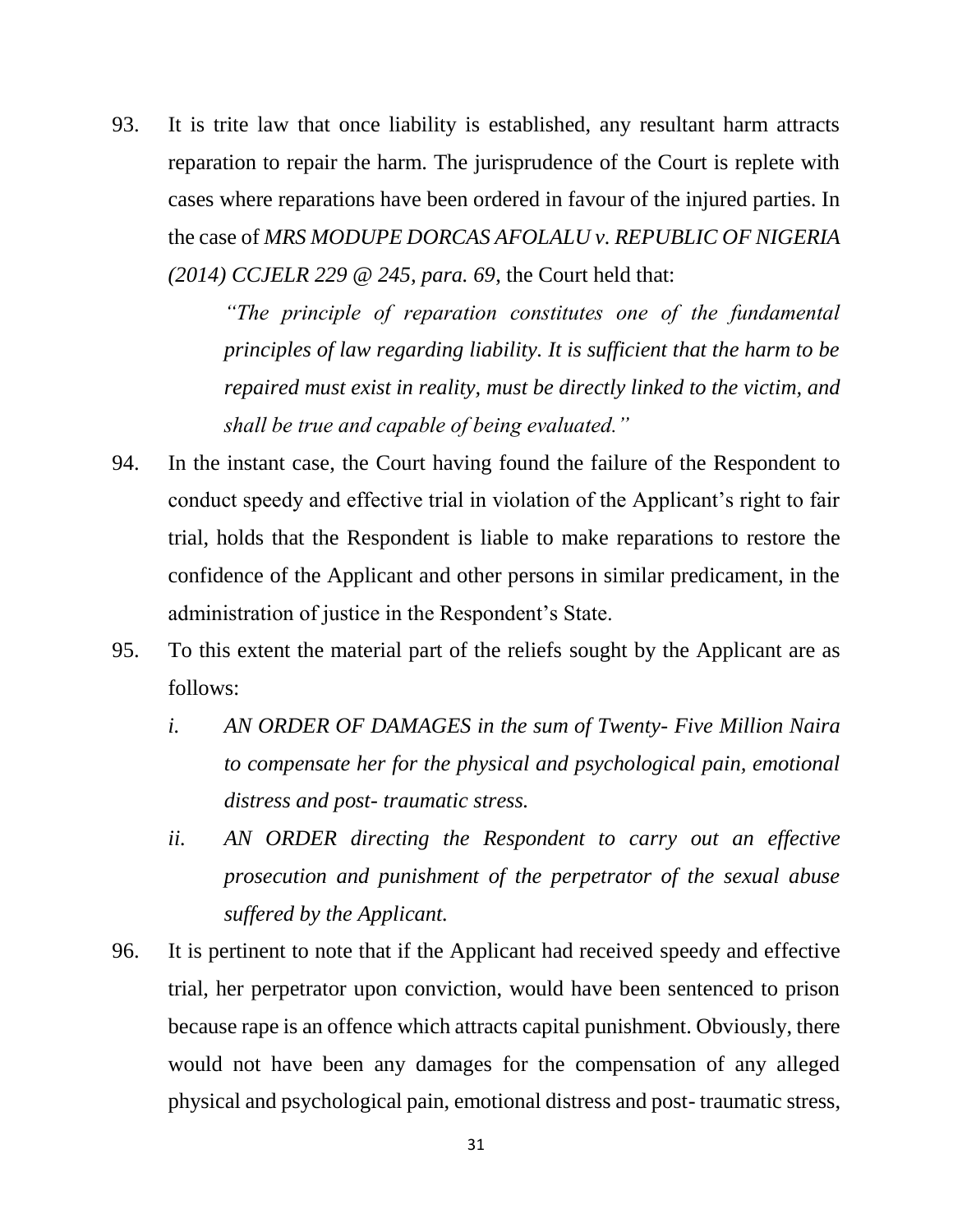rather the Applicant would have been assuaged and propitiated. Again, there is no guarantee that the accused shall be convicted at all cost.

- 97. Throughout her case, the Applicant has also not shown any special damages she suffered as a result of the delay in prosecuting her alleged perpetrator. Perhaps, it is needless to reiterate that this Court did not seek to establish the truth of the allegation of rape but only considered the right of the Applicant to fair trial.
- 98. Flowing from the above, and in the absence of any particulars under this head, the Court notes that this claim is in regard to the pain and suffering arising from the alleged rape. The court having dismissed the said allegation, a claim for compensation for damages thereof cannot be entertained. Consequently, Court declines the Applicant's prayer to award her compensation for the physical and psychological pain, emotional distress and post- traumatic stress and same is dismissed.
- 99. In respect of the Applicant's prayer for an order "*directing the Respondents to carry out an effective prosecution and punishment of the perpetrator of the sexual abuse she suffered,* the Court deems the prayer of the Applicant appropriate in the circumstances of this case. Indeed, the Applicant has the right to fair trial of her perpetrator, and if found guilty punished for the crime committed against her. Since the Court has already found the Respondent in breach of the Applicant's right to fair trial on the account of lack of speedy and effective prosecution of her perpetrator, it is appropriate for the Court to grant her prayer as contained in her relief 7.6 in the Initiating Application.
- 100. Consequently, the Respondent is hereby ordered to carry out an effective prosecution of the perpetrator of the sexual abuse on the Applicant who is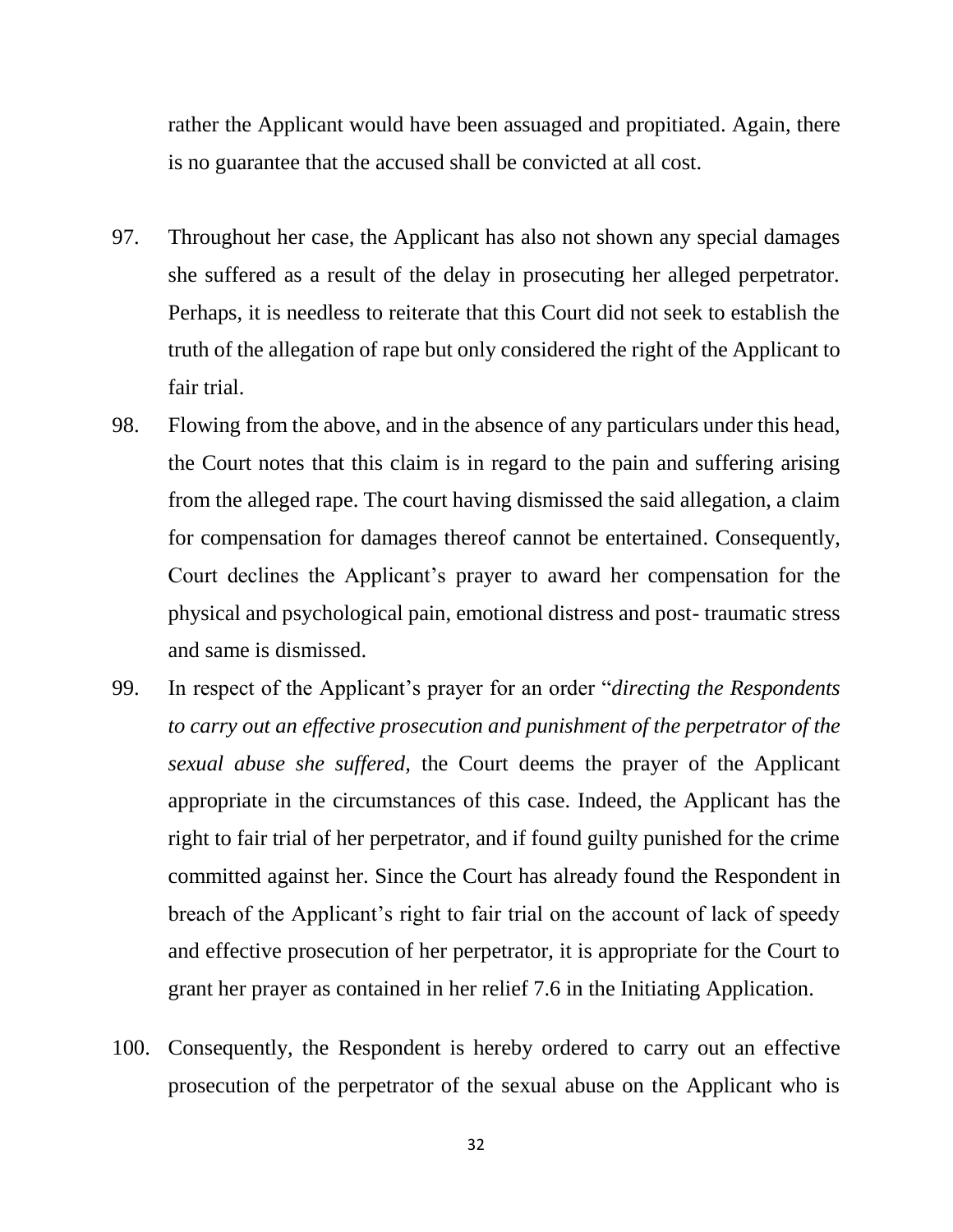standing trial at the Lagos Magistrate Court, and if found guilty mete out the appropriate punishment to him in compliance with the extant laws of the Respondent.

## *XI. COSTS*

- 101. The parties did not pray for costs of the proceedings.
- 102. Article 66 (1) of the Rules of Court provides, *"A decision as to costs shall be given in the final judgment or in the order, which closes the proceedings."* In addition, Article 66(2) of the Rules of Court provide, *"The unsuccessful party shall be ordered to pay the costs if they have been applied for in the successful party's pleadings."*
- 103. In light of the provisions of the Rules, the Court holds that since the parties failed to pray for costs, the Court orders each party to bear their respective costs.

## *XII. OPERATIVE CLAUSE*

For the reasons stated above the Court sitting in public after hearing both parties:

## **On jurisdiction**

i. **Declares** that it has competence to adjudicate on the Application;

## **On admissibility**

ii. **Declares** that the Application is admissible;

## **On merits**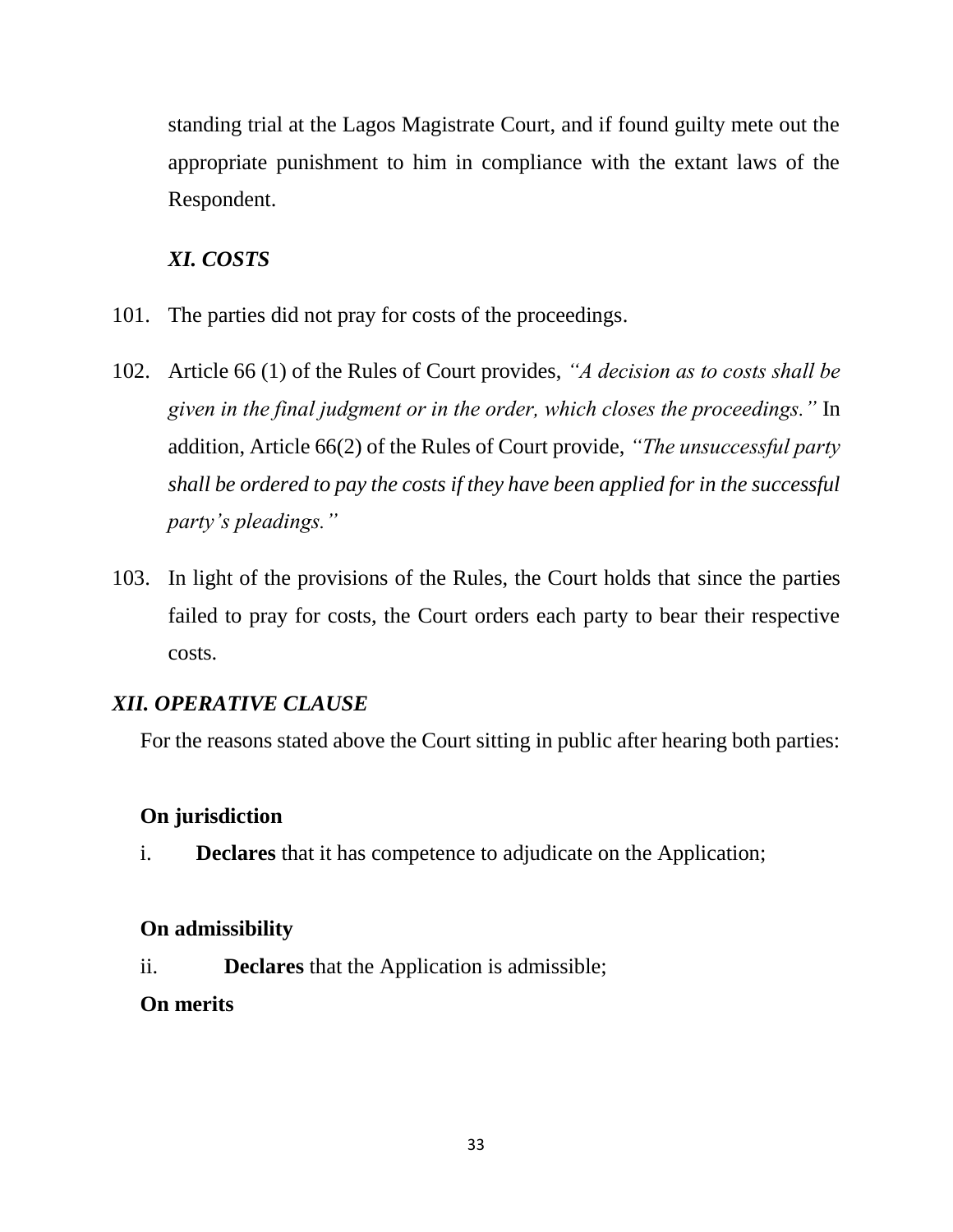- **iii. Declares** that the Respondent is not in violation Applicant's rights to dignity, and to freedom from cruel, inhuman or degrading treatment under Article 5 of the African Charter;
- **iv. Declares** that the Respondent's failure to conduct a speedy and effective trial against the perpetrator of the sexual violence suffered by Applicant did not legally violate her rights to freedom from discrimination under Article 2 of the African Charter;
- **v. Declares** that the Respondent's failure to conduct a speedy and effective trial against the perpetrator of the sexual violence suffered by Applicant did not legally violate her rights to remedy - obligation to investigate and arrest under Article 1 of the African Charter;
- **vii. Declares** that the Respondent is in violation of the Applicant's right to fair trial under Article 7(1) (a) of the African Charter by virtue of its failure to conduct a speedy and effective trial against the perpetrator of the sexual violence suffered by the Applicant
- **viii. Dismisses** the Applicant's prayer for damages.
- **ix.** Orders the Respondent to carry out an effective prosecution and, if found guilty punishment of the perpetrator of the sexual abuse on the Applicant.

#### **On Costs:**

 **viii. Orders** the parties to bear their respective costs

#### **As to compliance and reporting**

**ix. Orders** the Respondents to submit to the Court within six (6) months of the date of the notification of this Judgment, a report on the measures taken to implement the orders set-forth herein.